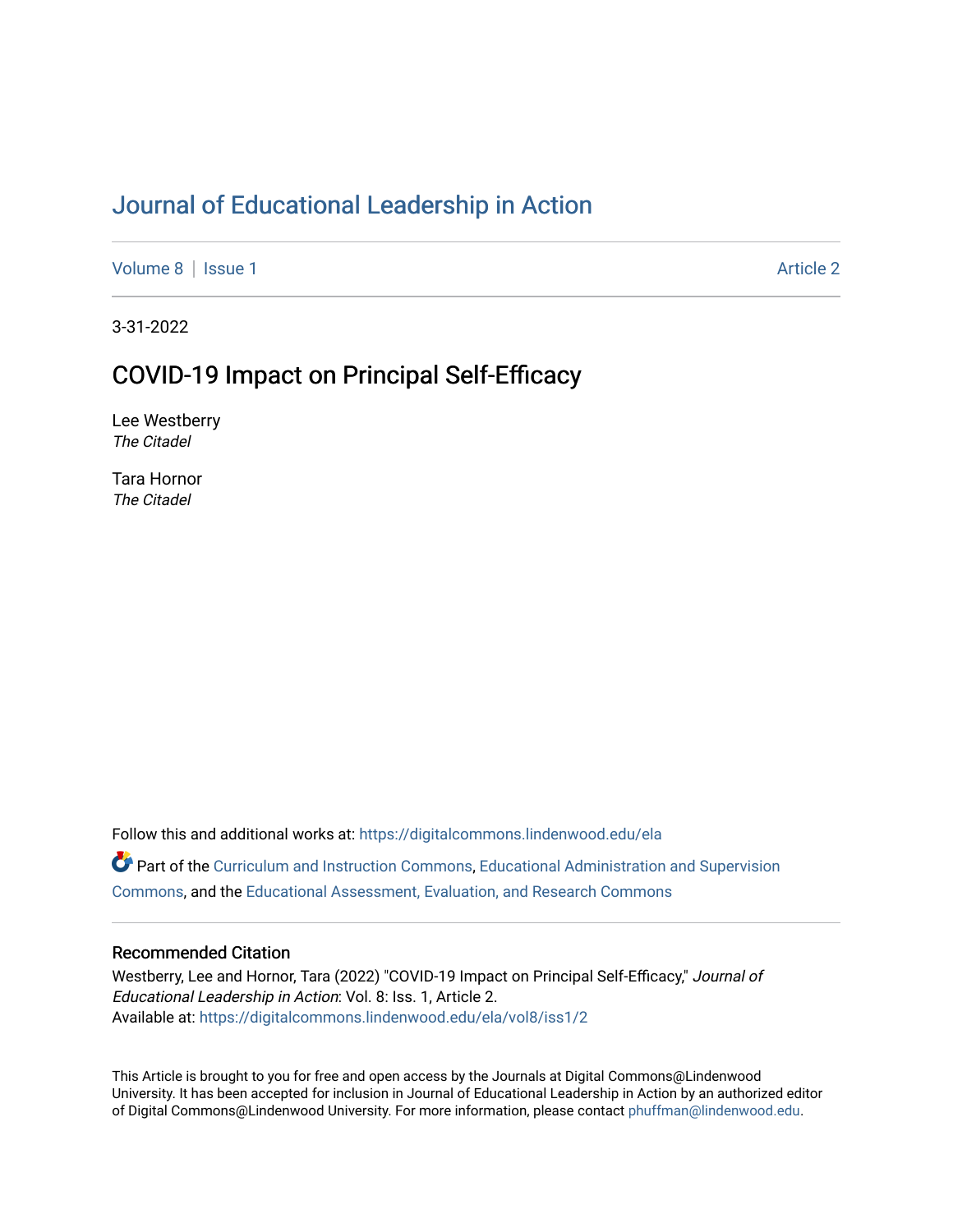### **COVID-19 Impact on Principal Self-Efficacy**

Lee Westberry and Tara Hornor

#### **Abstract**

Recent educational research has focused on the COVID-19 impact on students, both educationally and emotionally. Researchers have even begun studying the impact of the pandemic on teachers with virtual instruction; however, very little research exists on the COVID-19 impact on principals. The purpose of this research is to study the impact of COVID-19 on P-12 principals. Specifically, the focus of the mixed-method study is studying the pandemic's impact on principal self-efficacy. The study aims to answer the following research questions: 1. What impact has the COVID-19 Pandemic had on principal self-efficacy 2. Are there any unintended consequences from the pandemic that have impacted the principalship? Results show that principals experienced a considerable drop in confidence levels when transitioning from a brick-and-mortal environment to the virtual environment. However, the prolonged nature of the pandemic provided the time and forced principals to improve their leadership practices.

#### **Introduction**

The COVID-19 Pandemic has impacted the world in a myriad of ways: health systems, business and industry, and schools. In fact, national debates still exist about fully opening schools to serve students five days per week with face-to-face instruction (Franko, 2021). Teachers and teacher unions have strong opinions about safety issues (Garrison, 2021; Will, 2020), and parents have strong opinions about the same (Thompson, 2021). Recent educational research has focused on the COVID-19 impact on students, both educationally (Black et al., 2020; Praghopapati, 2020) and emotionally (Cao, et al., 2020; Elmer et al., 2020). Researchers have even begun studying the impact of the pandemic on teachers with virtual instruction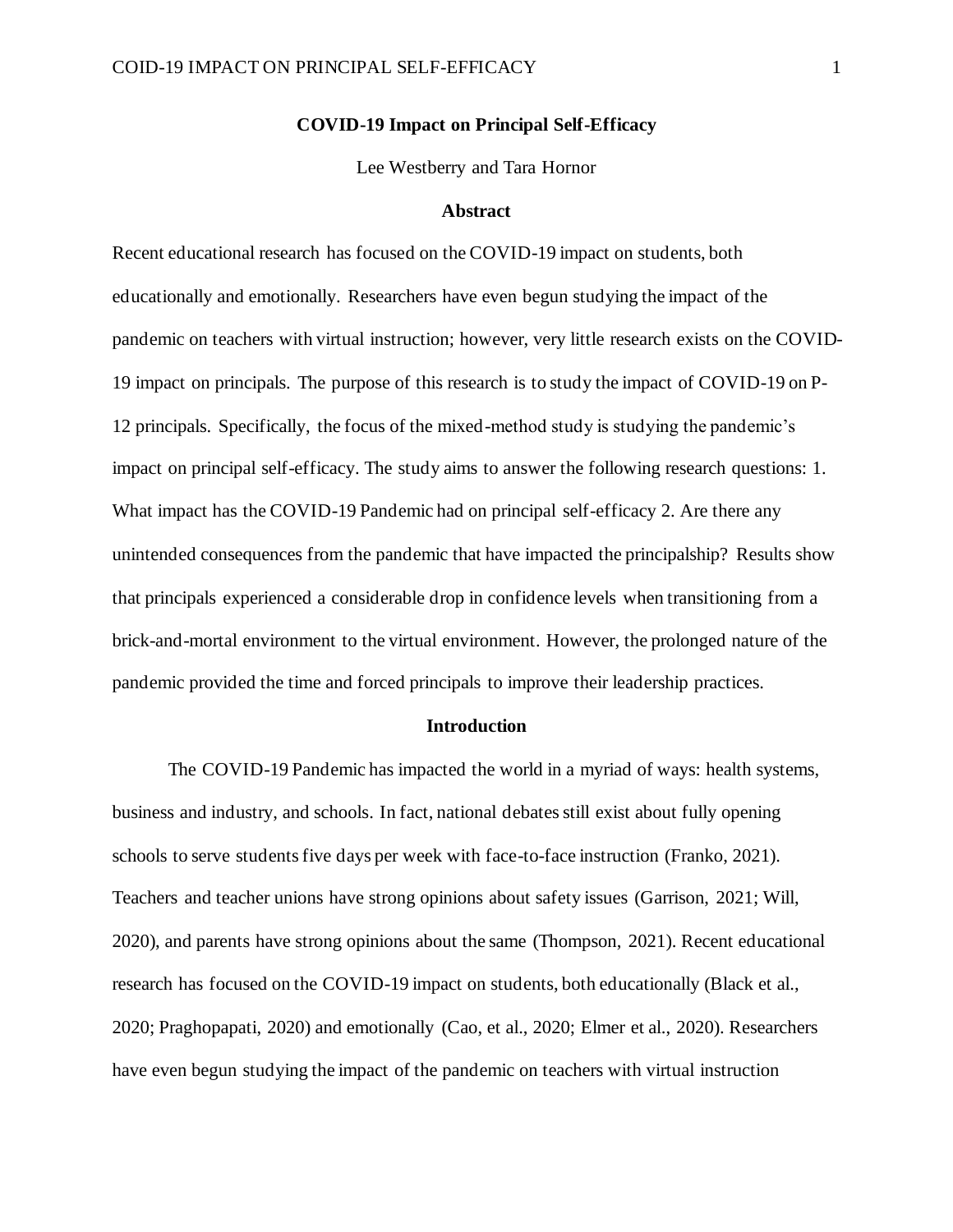(Barton, 2020; Kaden, 2020); however, very little research exists on the COVID-19 impact on principals.

Principals are the individuals who are charged with being the instructional leader of the school (Mirfani, A.M., 2019; Naidoo, 2019; No name author, 2020); building relationships with staff, students, and the community (Ciuffetelli et al., 2011), defining the culture (Cohen et al., 2009; Grissom & Bartanen, 2019; Kelley et al., 2005), and managing school operations and personnel (Grissom et al., 2015). In fact, in a recent report commissioned by The Wallace Foundation (Grissom et al., 2021), the authors, after a synthesis of literature, determined the same four domains of behavior of school principals that have the greatest impact on school outcomes:

- 1. Engaging in instructionally focused interactions with teachers,
- 2. Building a productive climate,
- 3. Facilitating collaboration and professional learning communities, and
- 4. Strategically managing resources and personnel. (XV)

The authors continue to state, "that if a school district could invest in improving the performance of just one adult in a school building, investing in the principal is likely the most efficient way to affect student achievement" (Grissom et al., 2021, p. 40).

The purpose of this research is to study the impact of COVID-19 on P-12 principals. Specifically, the focus of the mixed-method study is studying the pandemic's impact on principal self-efficacy. The pandemic has impacted teachers and studentsintensely; so, logic dictates that principals have been impacted as well. The study aims to answer the following research questions:

1. What impact has the COVID-19 Pandemic had on principal self-efficacy?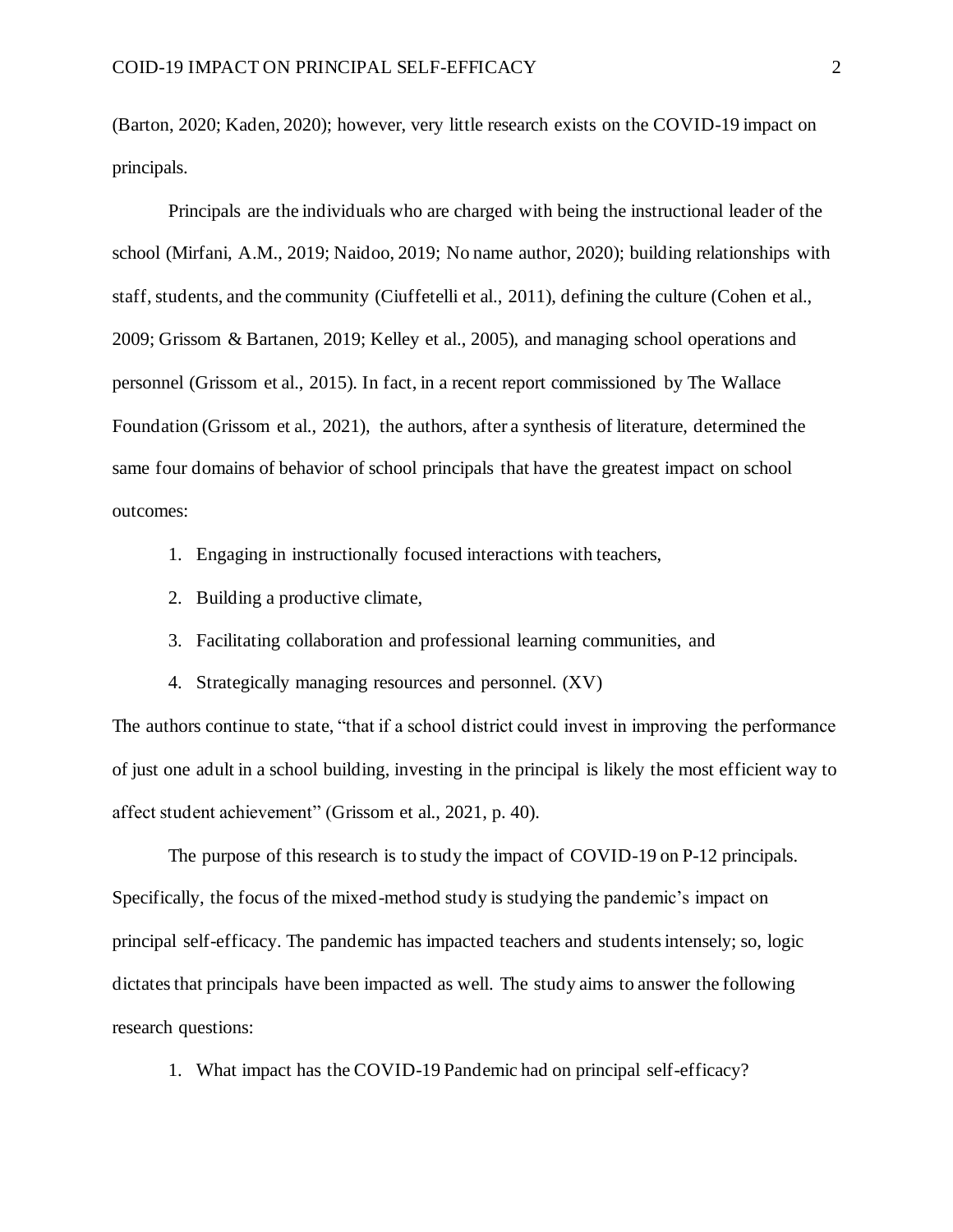2. Are there any unintended consequences from the pandemic that have impacted the principalship?

#### **Literature Review**

Research does not dispute that leadership is a fundamental component of a school's success (Day et al., 2016; Goolamally & Ahmad, 2014; Frissom et al., 2015; Gurr et al., 2020; Wallace Foundation, 2016). With increased accountability measures and an increase in societal needs, the demands of the principal have drastically increased. Today's principals are required to not only serve as building managers, but they must also serve as instructional leaders and leaders of school improvement (Hallinger, 2010; Kowalski, 2010; Mirfani, A.M., 2019; Naidoo, 2019; No name author, 2020).

#### *Leadership Practices*

School management practices have been studied at length, but now leadership practices are being examined more closely (Cansoy et al., 2020; Leithwood & Sun, 2012). The emphasis on leadership practices will help districts identify candidates who possess the needed qualities to become a successful principal as well as serve to guide professional development programs (Fikuree, 2020; Robinson, et al., 2008). Hitt and Tucker (2016) identified five essential domains of leadership practices:

- 1. Facilitating a high-quality learning experience for students;
- 2. Establishing and conveying a mission a vision;
- 3. Building professional capacity;
- 4. Creating a supportive organization for learning, and
- 5. Connecting with external partners (p. 542)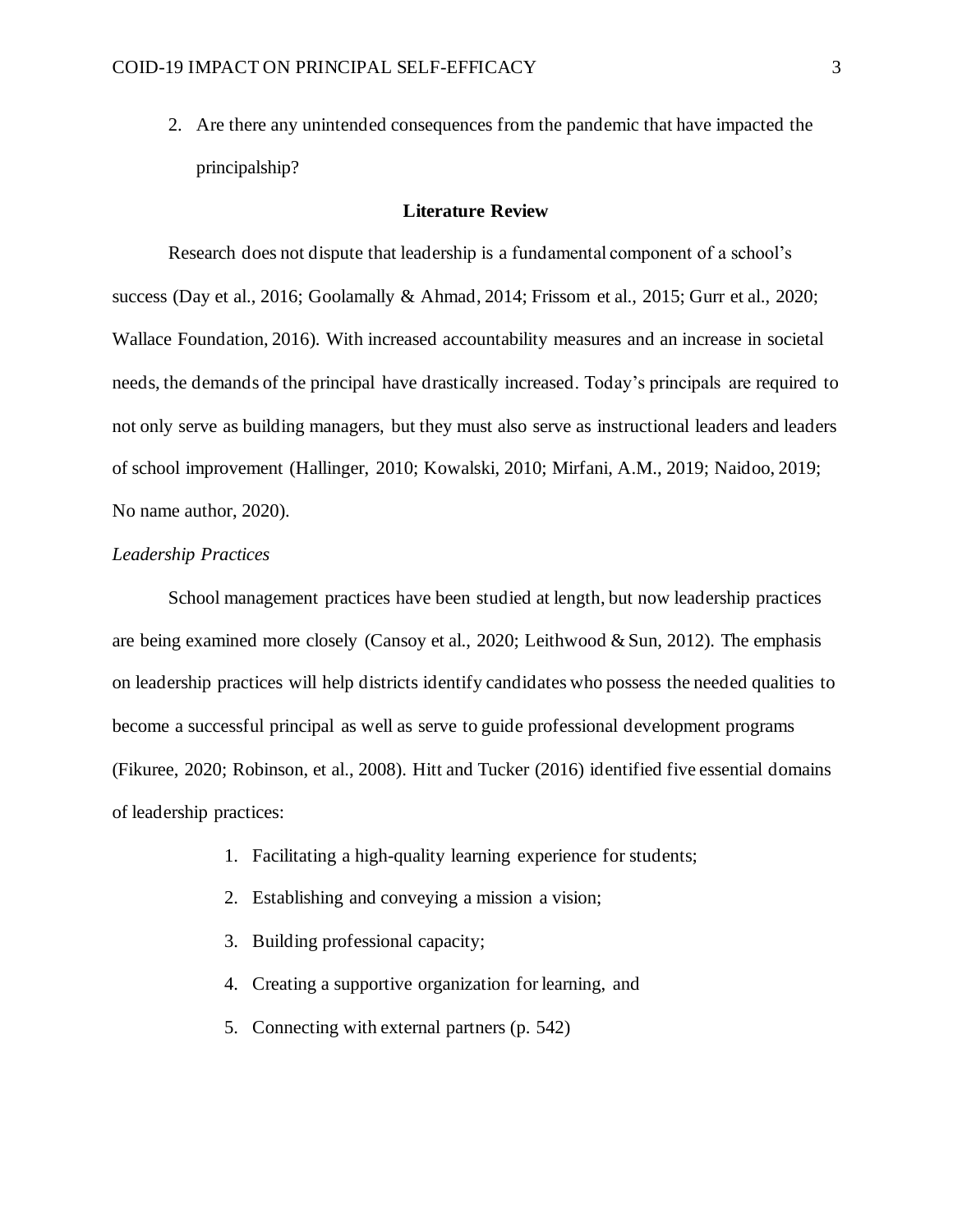Hitt and Tucker (2016) continue to postulate that the principal's effectiveness in the domains of leadership have a direct impact on enabling teachers to improve student achievement. Without a clear vision or mission, an organization cannot move as one in the same direction. In that regard, creating a supportive learning environment not only applies to students but also to teachers (Grayson & Alvarz, 2008). Building professional capacity not only references building leadership capacity in the building but also facilitating a high-quality learning experience for students. Professional development and growth plans for teachers not only serve to fill a leadership void, but also support efforts in the classroom (Yalcinkaya et al., 2021). Lastly, education cannot do it alone; partners are essential to support the work of schools, and these partners are found in parents as well as the business community (Cockett et al., 2017; Đurišić & Bunijevac, 2017).

#### *Task Effectiveness*

Grissom and Loeb (2011) posit that the effectiveness of leadership can be measured in the effectiveness of task accomplishment. This research redirected the focus from instructional leadership practices to all tasks completed by a principal, including managerial tasks. While some view instructional leadership tasks and management tasks as opposite ends of a spectrum (Bolman & Deal, 2017), others feel the two skill sets overlap (Wang, 2016). In fact, Grissom and Loeb (2011) conclude that effectiveness in completing managerial tasks such as hiring, purchasing resources, textbook selections, etc. complement the instructional leadership domain of the principalship, and thereby have a positive impact on student achievement: "Rather, we might conceive of effective instructional leadership as combining an understanding of the instructional needs of the school with an ability to target resources where they are needed, hire the best available teachers, and keep the school running smoothly" (p. 1119).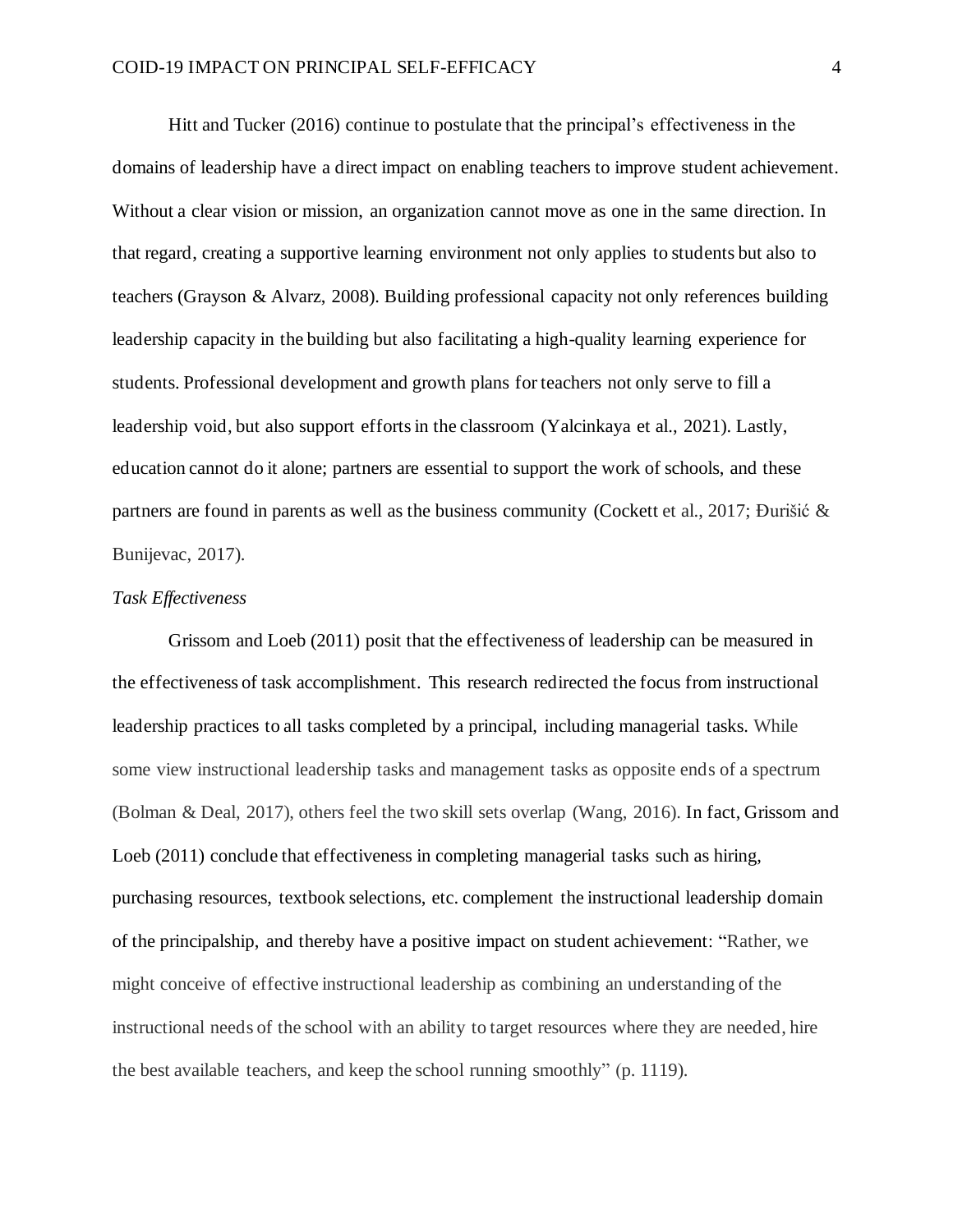## *Self- Efficacy*

The link between effective leadership behaviors and task effectiveness may be found in the concept of principal self-efficacy. Lee and Bobko (1994) studied Bandura's (1986) concept of self-efficacy and noted the following:

Those who have a strong sense of self-efficacy in a particular situation will devote their attention and effort to the demands of the situation, and when faced with obstacles and difficult situations, these individuals will try harder and persist longer (p. 364).

In essence, self-efficacy is a social cognitive theory (SCT) that statesthe degree to which one believes in his/her abilities will impact his/her effectiveness accordingly (Bandura, 1977). A volume of research does exist to show that a principal's self-efficacy has an impact on school effectiveness (Hallinger et al., 2018; Federici & Skaalvik, 2011; Federici & Skaalvik, 2012). Three major assumptions exist with this SCT:

- 1. People can learn through observation, even if they have had no prior experience.
- 2. Reinforcement is key to learning, but it is not all external. Intrinsic motivation is key to the mental preparedness to learn.
- 3. Changed behaviors do not necessarily result from something that has been learned. Self-regulation is necessary in order for change to happen and be sustained. (Bandura, 1991)

In the context of the COVID-19 Pandemic, which constitutes unfamiliar

territory for many, these three assumptions must be examined. First, many schools across the world have altered the modality of instruction and the academic calendar due to the pandemic. "Close to 80% of the world's student population is affected by school closures in 138 countries" (Chang & Yano, 2020, p. 1). Consequently, traditional teaching and learning have been shifted to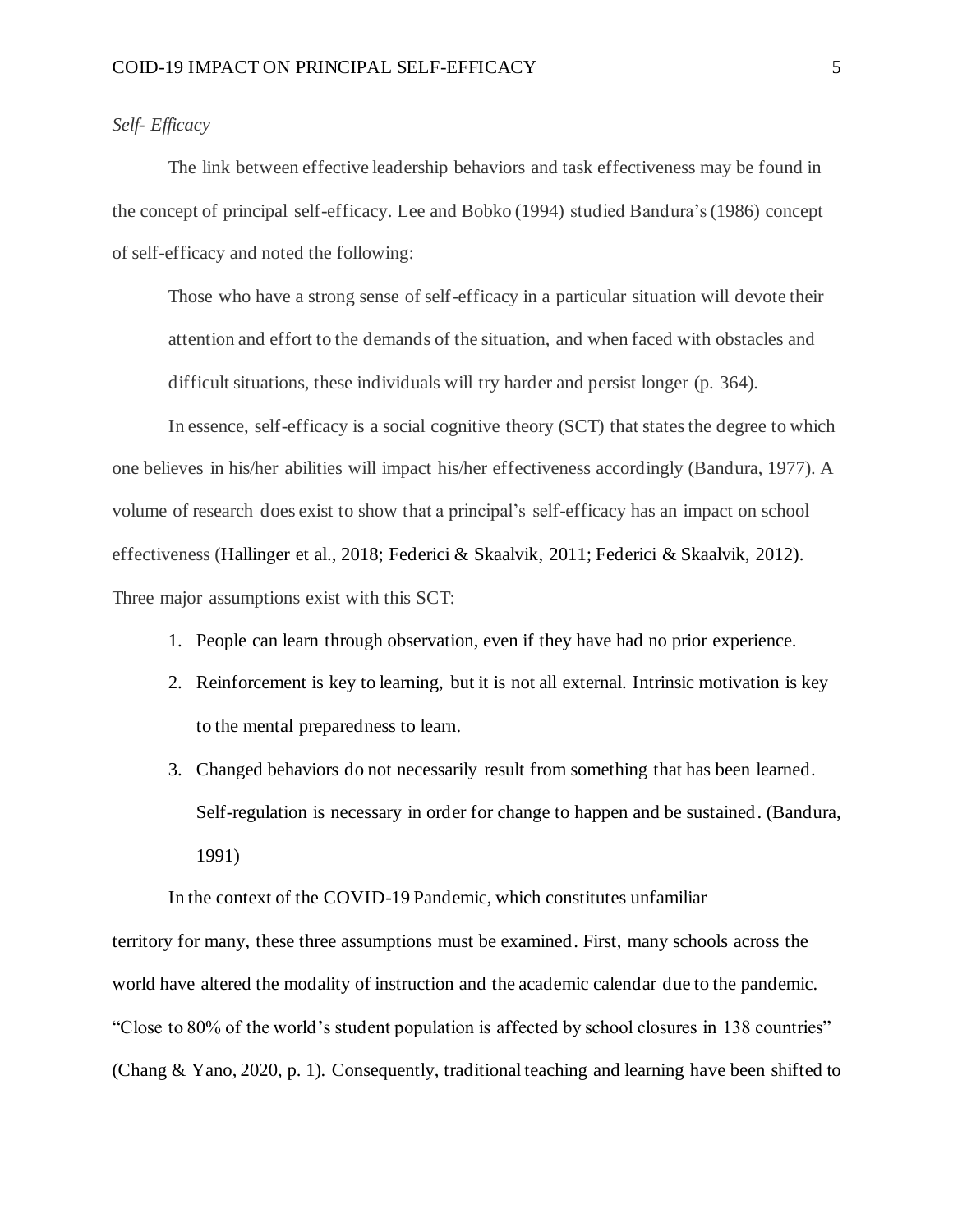some form of virtual learning (Black et al., 2020; Kim, et. al, 2020; Stage et. al., 2020). Because of the decisions made by state and federal officials, principals were forced to act. Many have never had the opportunity to observe how to effectively lead a school in a virtual environment.

The second assumption addresses principals' intrinsic motivation to learn. Principals, under increasing pressure, have succeeded in leading schools in progressively ambiguous environments with dwindling resources (Cosner & Jones, 2016; Weiner & Holder, 2018). However, principals have more recently been noted to have a higher level of frustration with the lack of autonomy at the school level (Weiner & Wouflin, 2017) and increased burnout (Skaalvik, 2020). This increased frustration and burnout may have an impact on motivation, and thereby contribute to leadership vacancies (Lemoine, et al., 2018).

The last assumption is that principals must self-regulate learning to create sustainable change and impact self-efficacy. Bandura (1991) states that to self-regulate, one must selfmonitor one's behavior, judge those behaviors in relation to personal norms and environmental factors, and affect self-reaction. This self-regulation helps facilitate the successful pursuit of personal goals (Inzlicht et al., 2021). The question remains if principals not only have the autonomy to formulate those personal goals but also if they have the background schemata necessary to form those goals.

Expansive research has been conducted on teacher self-efficacy. This research shows that teacher engagement and job satisfaction are positively related to self-efficacy (Kasalak & Dagyar, 2020). However, less research has been conducted on principal self-efficacy as it relates to instructional leadership. Instructional leadership has previously been viewed as a top-down approach wherein the principal is the specialist (Blasé & Blasé, 1999) and works closely with teachers, directing teaching and learning (Horng & Loeb, 2010); however, more current research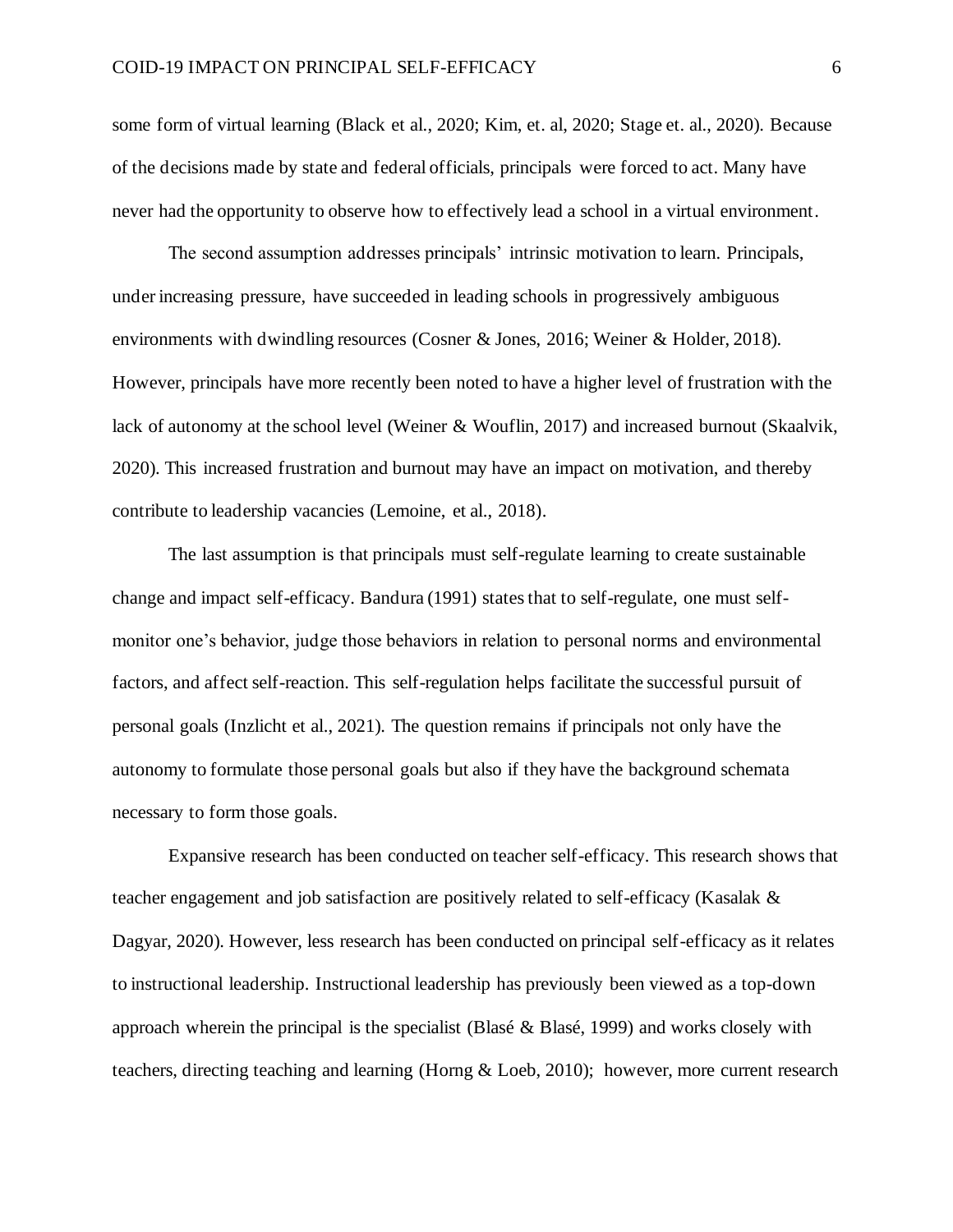highlights the collaborative nature of instructional leadership, in which teachers are a large part of the process (Ylimaki & Jacobsen, 2013) which includes goal setting, curriculum collaboration, and professional development that builds capacity (Ma & Marion, 2021). This more recent instructional leadership practice actually increases teacher self-efficacy and job satisfaction (Liu, Bellibas, & Gumus, 2020).

Skaalvik (2020) provides an explanation that explains the outcry for increased instructional leadership skills among administrators:

An assumption in social cognitive theory is that people are motivated to avoid situations and activities for which they have low mastery expectations. The lack of a direct link between self-efficacy and motivation to leave the principal position does not contradict this assumption. Avoiding instructional leadership does not require that one leave the position as a principal but may also be achieved through prioritizing other management responsibilities. (p. 492)

Because of the importance and increased accountability for instructional leadership, self-efficacy for instructional leadership has been proven to be predictive of a principal's emotional wellbeing and motivation (Skaalvik, 2020).

### *Impact on Collective Self-Efficacy*

Principals with a strong self-efficacy are more likely to persevere through the challenges faced in schools and positively impact teacher self-efficacy ( Li & Liu, 2020; Liu & Hallinger, 2018; Sehgal et al., 2017). In fact, a principal's self-efficacy has a positive correlation to the collective self-efficacy of a school (Hosseingholizadeh et al., 2020; Supriadi & Suryana, 2021). This collective self-efficacy is the confidence that both the individuals (teachers, students, and principals) as well as the collective whole will be able to carry out the behaviors of teaching and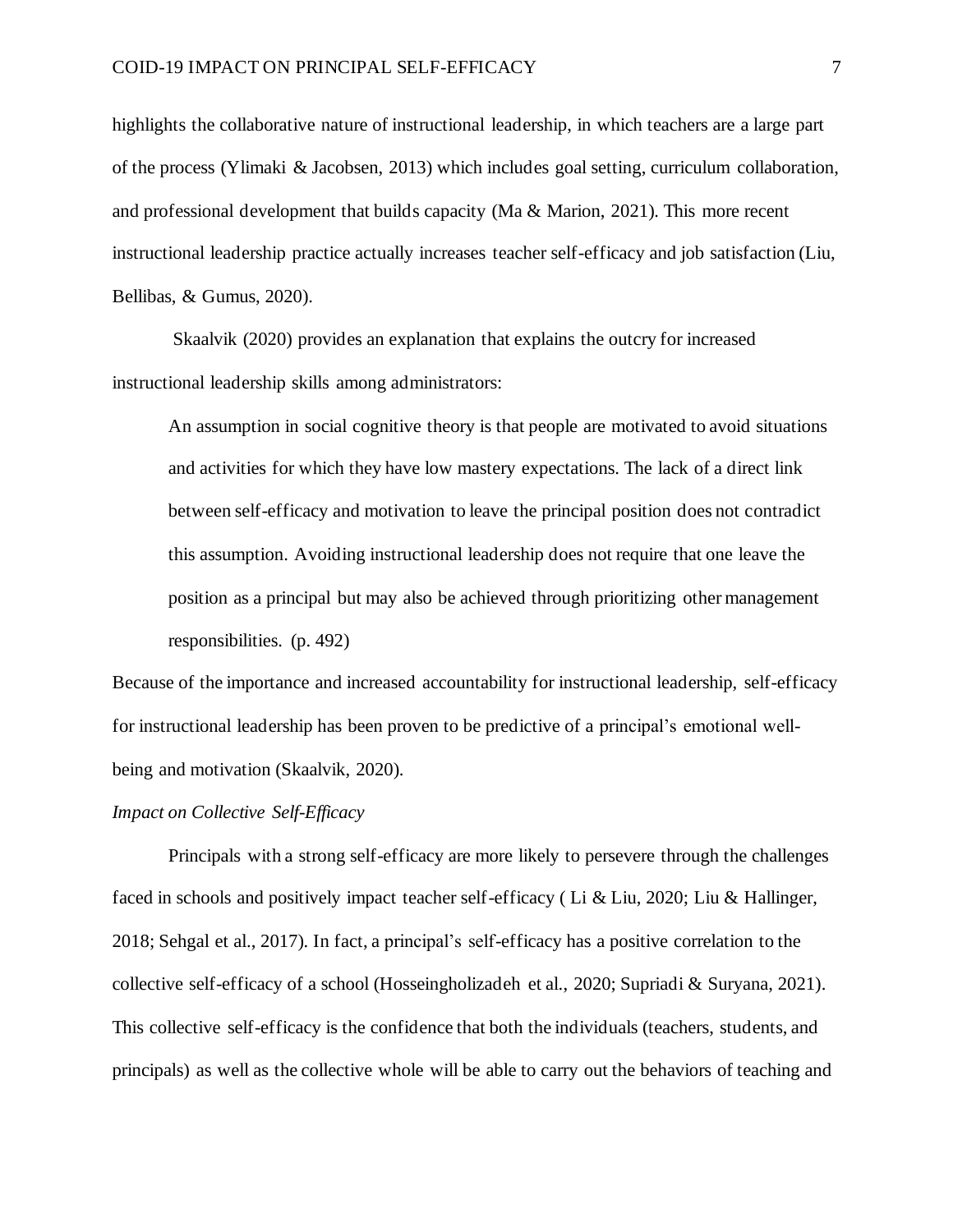learning (Bandura, 1997). These self-confident beliefs have previously shown evidence as predictive behaviors in academics (Bandura, 1997).

As a consequence of the pandemic, societal norms (isolation and social distancing) as well as individual beliefs (safety), have changed; the question remains if the collective selfefficacy that once existed still remains. Administrators have the responsibility to grow capacity in their buildings (Brown, 2015; Stringer & Hourani, 2016), which directly impacts teacher confidence (Li & Liu, 2019; Liu et al., 2020; Ozdemir et al., 2020). However, the pandemic's impact on teachers may not leave room for more responsibilities and additional capacity building (Barton, 2020; Kaden, 2020). This time constriction may have an impact on teacher self-efficacy.

With newly defined parameters of instructional leadership, principals could look to collaborative leadership practices and devise systems that afford the needed time for true collaboration. Meaning, principals should develop systems that provide differentiated support for teachers based on the strengths and weaknesses of teachers through a reflective process done in collaboration with teachers. In essence, instructional leadership is conducted with teachers, not to teachers (Glickman et al., 2014). Hallinger and Heck (2010) further suggest that collaborative leadership encompasses three critical components:

- 1. Vision A vision for future actions and goals for learning are created together with stakeholders.
- 2. Governance Governance indicates empowering the staff to share in the implementation, monitoring, and evaluating school programs as well as setting school policy and defining school practice. This also includes recognizing and praising the staff commitment to the cause.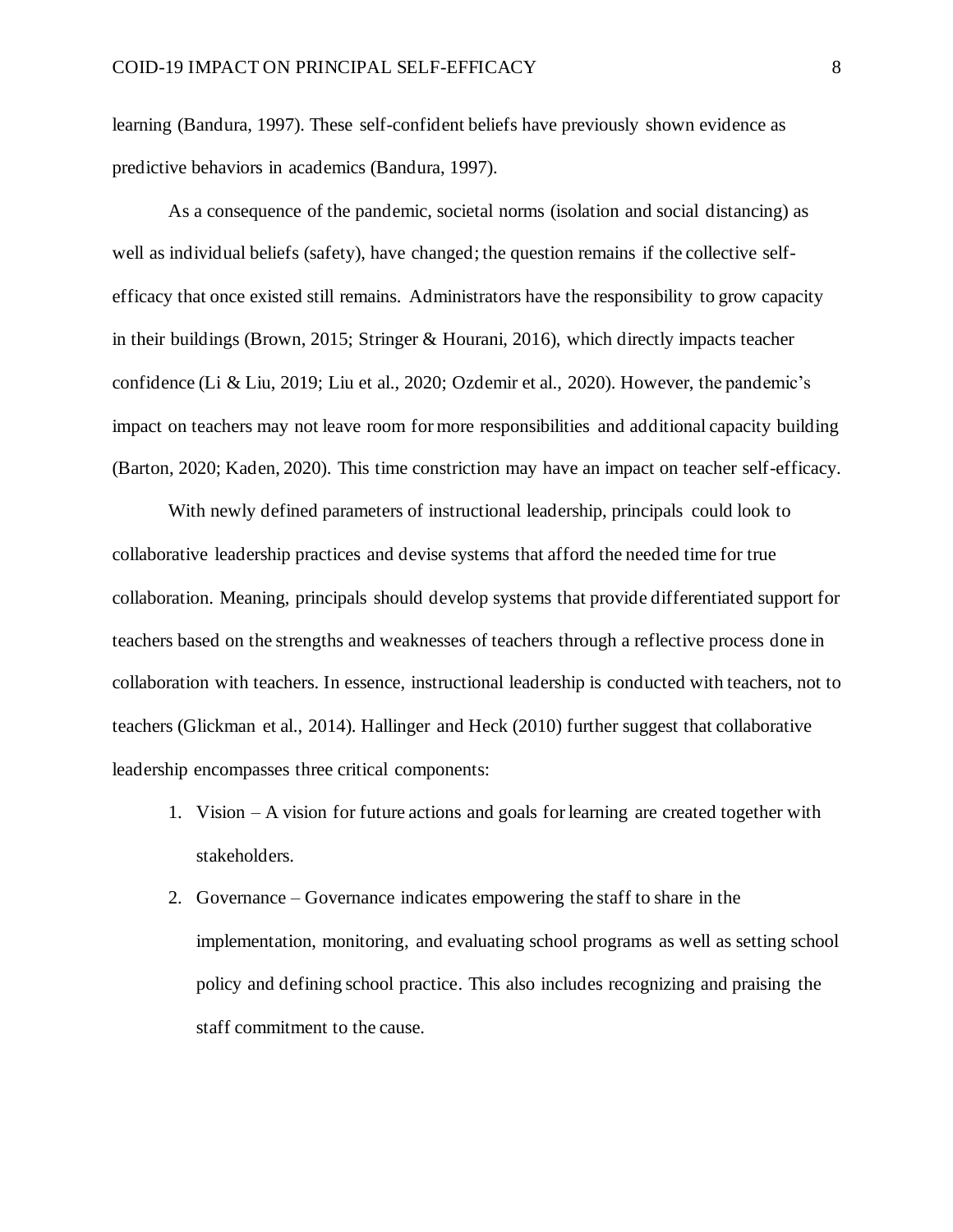3. Resource allocation – The allocation of resources includes ensuring that teachers are free to inform administration of classroom needs and administrators allocating resources to support teaching and learning.

Considering these three factors as critical to collaboration, communication must be constant, and all interactions must be transparent in order to build trust (Mondal, 2020), especially during uncertain times such as the Covid 19 pandemic. According to Ross and Bray (2006), the critical components of collaborative leadership may contribute to increased collective self-efficacy.

#### **Methodology**

Numerous research designs and methodologies have been employed to investigate the self-efficacy and confidence of K-12 principals. However, few research studies have focused on how the transition to virtual principalship influenced leaders' confidence levels. The complexity of transitioning to a virtual leadership environment, diversity of stakeholder needs, as well as the myriad of challenges necessitate a thoughtful creation of the research design (Leavy, 2017). The changing role and expectations of virtual principals also requires in-depth consideration in the research strategy. For these reasons, this study employs a mixed-method research design, including both quantitative survey research and qualitative structured interviews.

Participants for the qualitative component of the study were selected using a purposive sampling strategy of principals and superintendents serving in public K-12 school districts in South Carolina. Two hundred and seventy principals and district leaders serving within the state were asked if they would be willing to share their perspectives in individual research interviews. Forty-three principals and district leaders in two large districts were willing to participate in this study. Ten were selected to participate in the interviews using a randomized process. The research participants shared one critical characteristic which met the inclusion criteria for the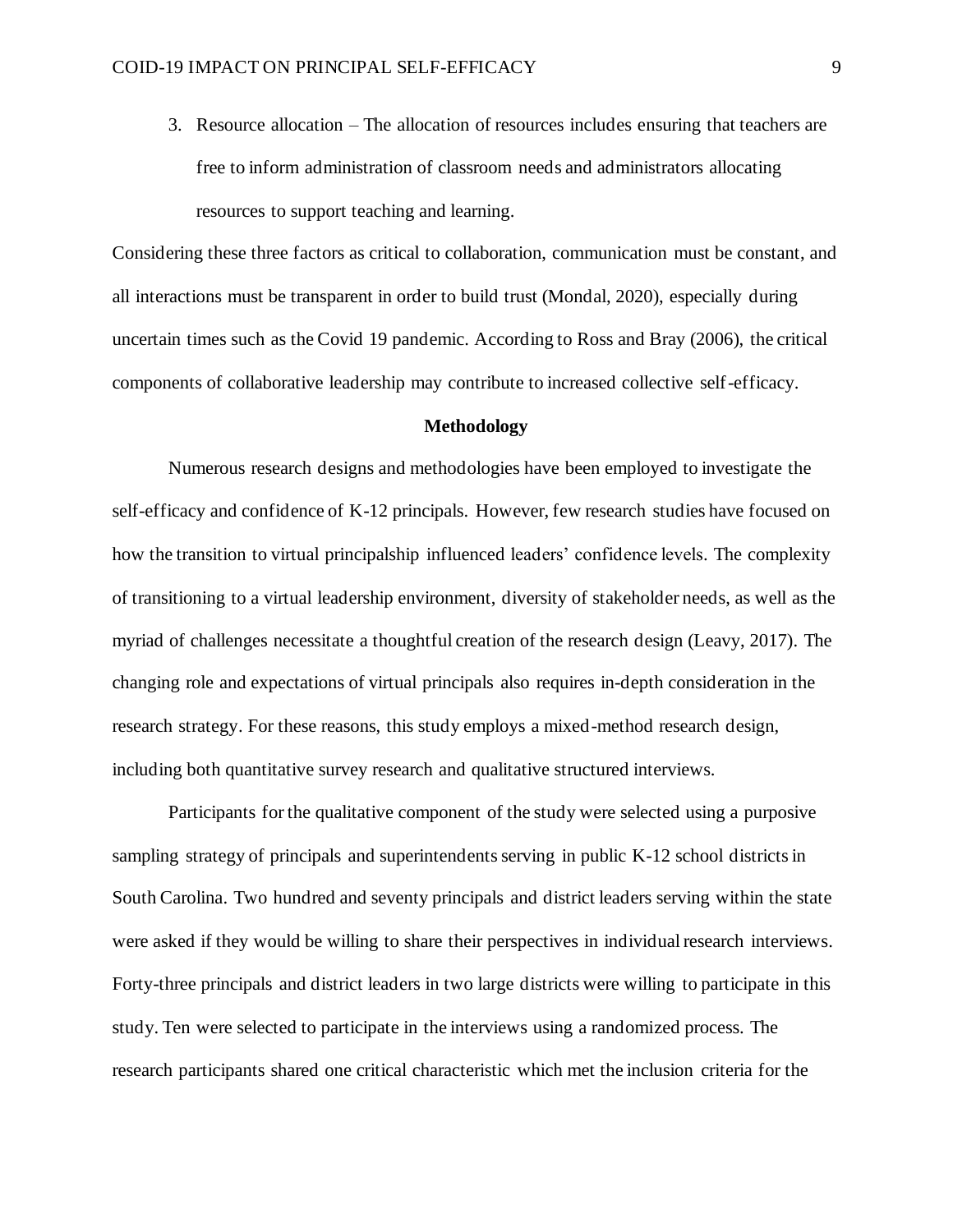research study - holding a role as a principal or superintendent at the time of the study. Percy, Kostere, and Kostere (2015) assert that even a research sample that is small may provide great insight and information on the research topic. The quantitative component of this study employed an online survey to gain the perspective of principals and superintendents currently serving in K-12 educational settings throughout South Carolina. Two hundred and seventy online surveys were administered, and 77 principals and superintendents participated, yielding a 28.5% response rate.

A mixed-method design was utilized in this research study because the research questions focused on principal and superintendents' confidence levels in brick-and-mortar and virtual instructional environments. Levy (2017) asserts that utilizing a mixed-method research strategy is particularly powerful in gaining broader perspectives and a more comprehensive understanding of the research topic. This research strategy enabled both statistical analysis of participants' quantitative ratings as well as individual principal's rich personal reflections on personal experiences to be compared with other participants in the study (Creswell, 2018; Strauss & Corbin, 2015; Leavy, 2017).

The survey instrument presented two questions on principal confidence and employed a 5-point Likert scale. The qualitative component of this study utilized 10 structured individual interviews with current principals and superintendents. The survey and interview questions were each aligned to one of the study's two overarching research questions and utilized questions to encourage research participants to elaborate on their perceptions of their confidence levels as a principal. Throughout each interview, open-ended questions were utilized to gain insight about their transition to the virtual principalship. The interview questions focused on two important areas including gaining insights about leaders' confidence levels and their experience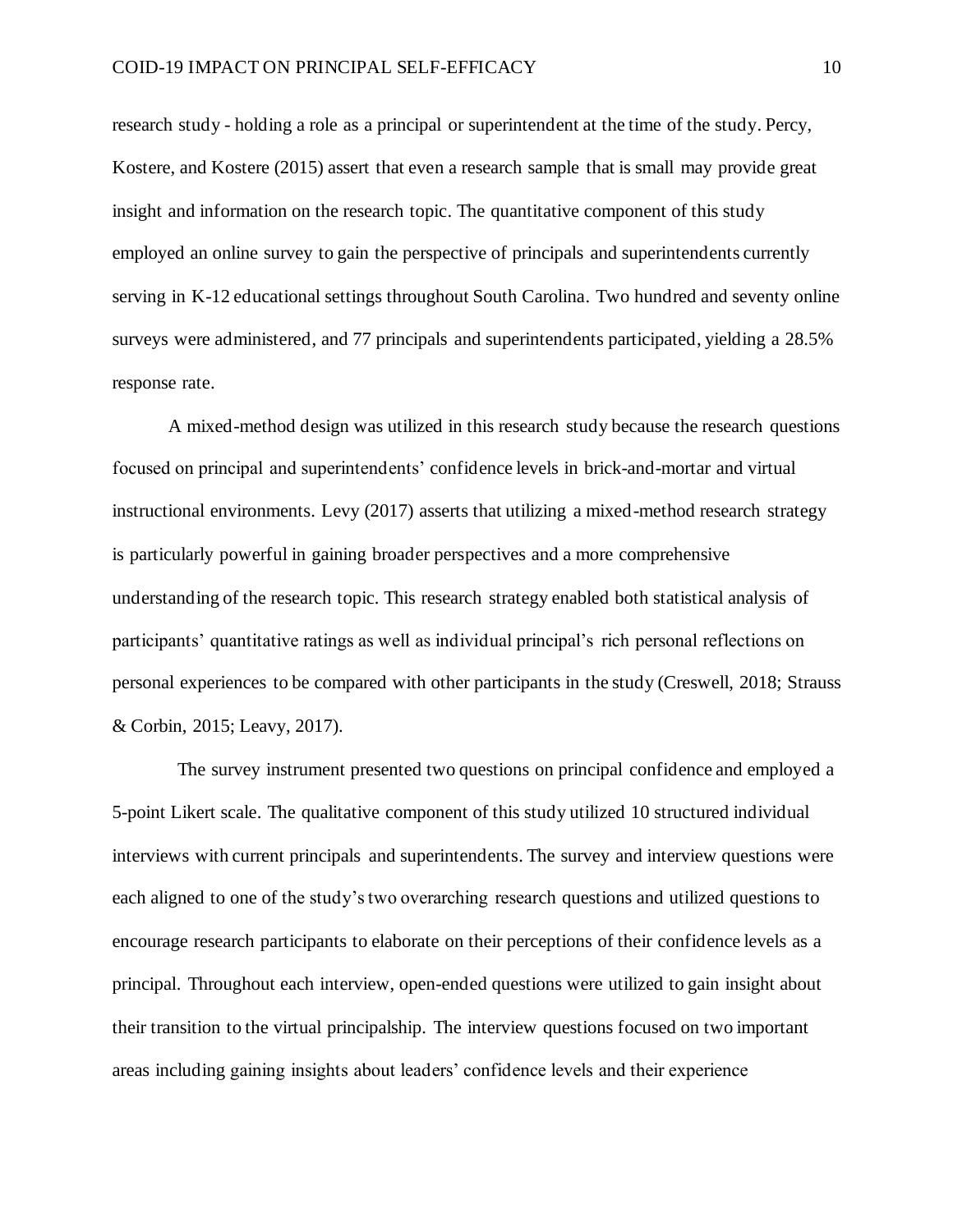transitioning to virtual principalship. The researchers ensured the interview questions were relevant and appropriate by purposefully constructing the interview questions to be open-ended, by analyzing research literature, and by aligning questions with one of the study's overarching research questions, (Strauss & Corbin, 2015). Each interview was recorded for transcription to increase data trustworthiness (Creswell, 2018). The research interviews were conducted utilizing video conferencing software spanning a two-week time period.

#### *Research Participants*

The participants in the quantitative component of this study included 77 principals and superintendents serving within K-12 schools or districts in South Carolina. Participants in the qualitative component of this study included 10 principals and superintendents serving within K-12 schools or districts in South Carolina. Each of the study participants recently gained experience as a virtual principal or superintendent associated with the shift to online instruction in response to the Coronavirus (COVID-19) pandemic. The participants in this study were diverse in years of educational leadership experience, race, and gender, increasing the likelihood of the representativeness of the sample to be generalizable to a wider population of K-12 principals. Interview participant pseudonyms and demographics are provided in Table 1. Pseudonyms are used throughout the article to de-identify the research participants.

## **Table 1.**

*Interview Participant Demographic Characteristics* 

| Participants $(n=10)$ |      | Principal Experience |
|-----------------------|------|----------------------|
| Gender                | Race |                      |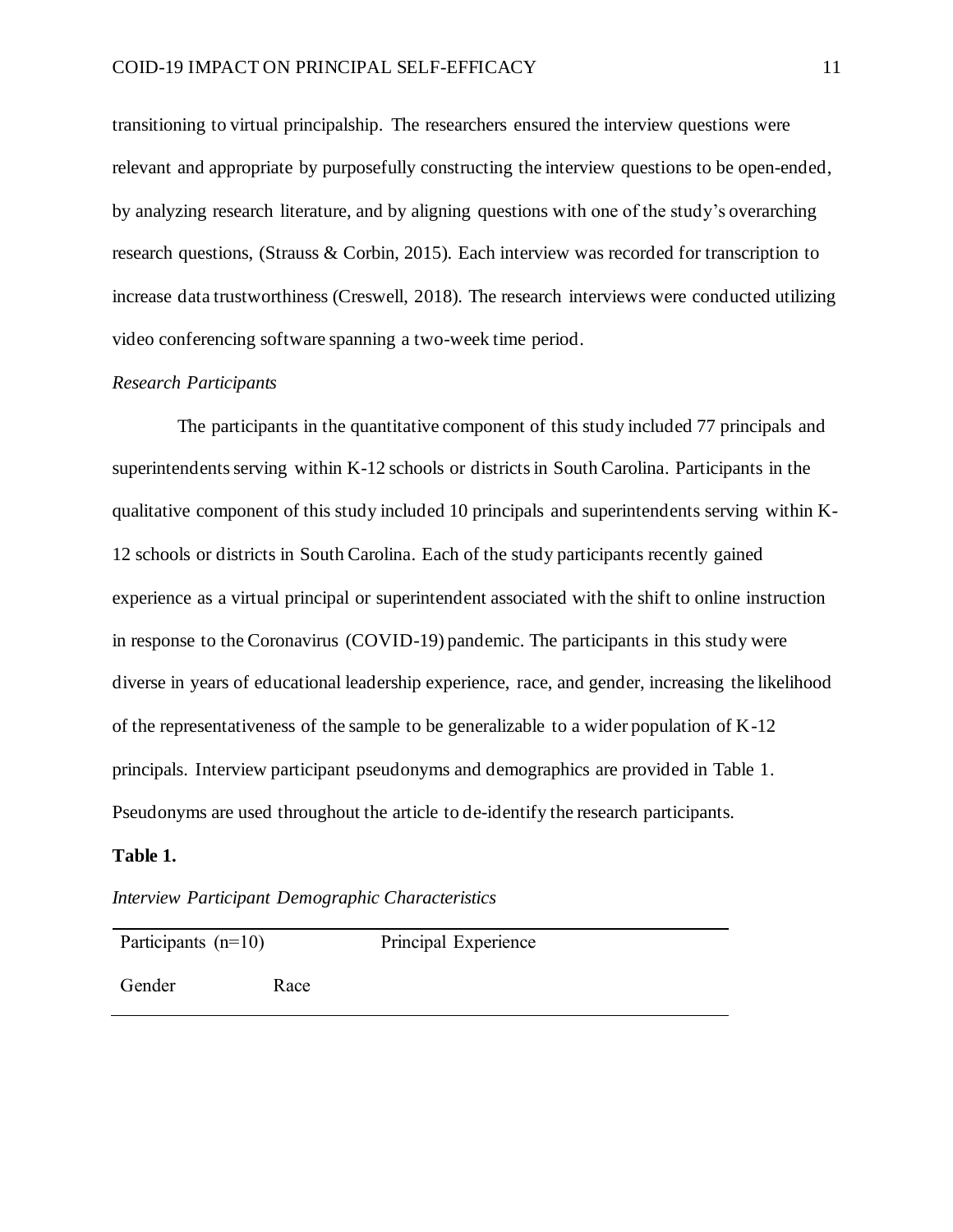$\overline{\phantom{0}}$ 

|    | 1. Melanie | 13 Years, High School           |
|----|------------|---------------------------------|
|    | Female     | African American                |
| 2. | Hanna      | 8 Years, High School            |
|    | Female     | Caucasian                       |
| 3. | Jack       | 1 Year, High School             |
|    | Male       | African American                |
|    | 4. Donna   | 3 Years, High School            |
|    | Female     | Caucasian                       |
|    | 5. Hudson  | 3 Years, High School            |
|    | Male       | African American                |
| 6. | John       | 4 Years, High School            |
|    | Male       | Caucasian                       |
| 7. | Christina  | 17 Years, Superintendent        |
|    | Female     | Caucasian                       |
| 8. | Don        | 29 Years, Superintendent        |
|    | Male       | Caucasian                       |
|    | 9. Kay     | 9 Years, High School            |
|    | Female     | Caucasian                       |
|    | 10. Bell   | 5 Years, Middle and High School |
|    | Female     | African American                |

*Data Analysis*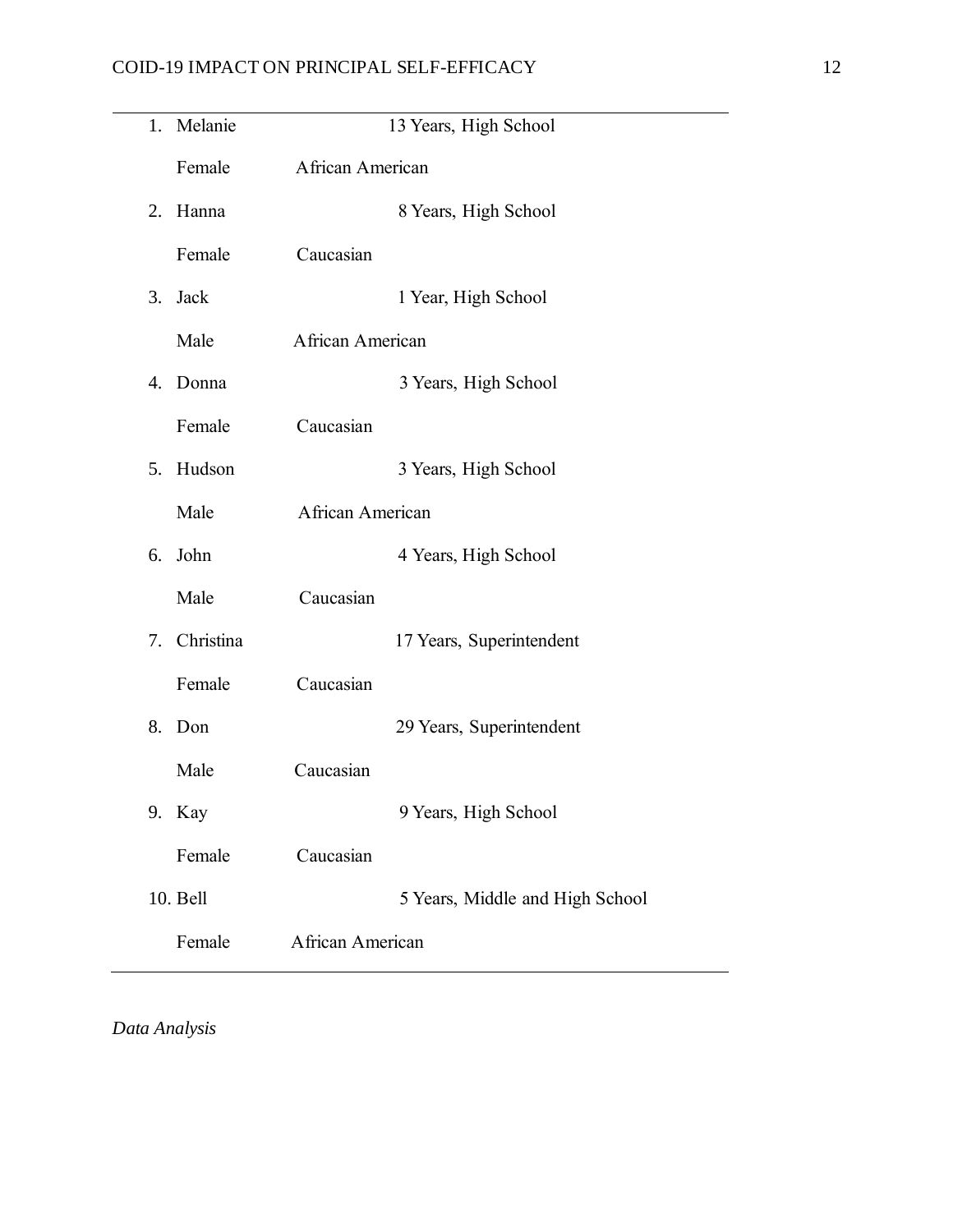Creswell (2018) states, "The process of data analysis involves making sense out of text and image data. It involves preparing the data for analysis, conducting different analyses, moving deeper and deeper into understanding the data, representing the data, and making an interpretation of the larger meaning of the data" (p. 183). In the survey analysis, data was examined by aggregate results as well as disaggregated by gender, years of experience as a principal, and by K-12 school characteristics associated with technology resources, geography, and socioeconomic indicators. The study employed two survey questions, asking participants to rate their own confidence level as a principal in brick-and-mortar and virtual instructional environments. The survey utilized a five-point-Likert scale, which ranged from 1 (very low confidence level) to 5 (very high confidence level).

Following the conclusion of the first research interview, the researchers utilized a thematic, constant-comparison analysis (Merriam & Grenier, 2019). Using a thematic analytic strategy, the researchers engaged in multiple stages of coding, clustering, and classifying words to ensure saturation was reached and to gain insight about developing themes, categories, and patterns in principals' confidence levels (Braun & Clarke, 2006). The researchers frequently revisited the participants' interview data utilizing a constant comparison analysis technique. This inductive analysis led to four themes emerging from the data that answered the study's overarching research questions and provided insight into principals' confidence levels. While the thematic analysis was a critically important component, the analysis of published research literature was also a key component of the analytic process. The previous research literature on principal self-efficacy and confidence was instrumental in assessing the data collected in this research study and evaluating the research findings. Research literature assisted in better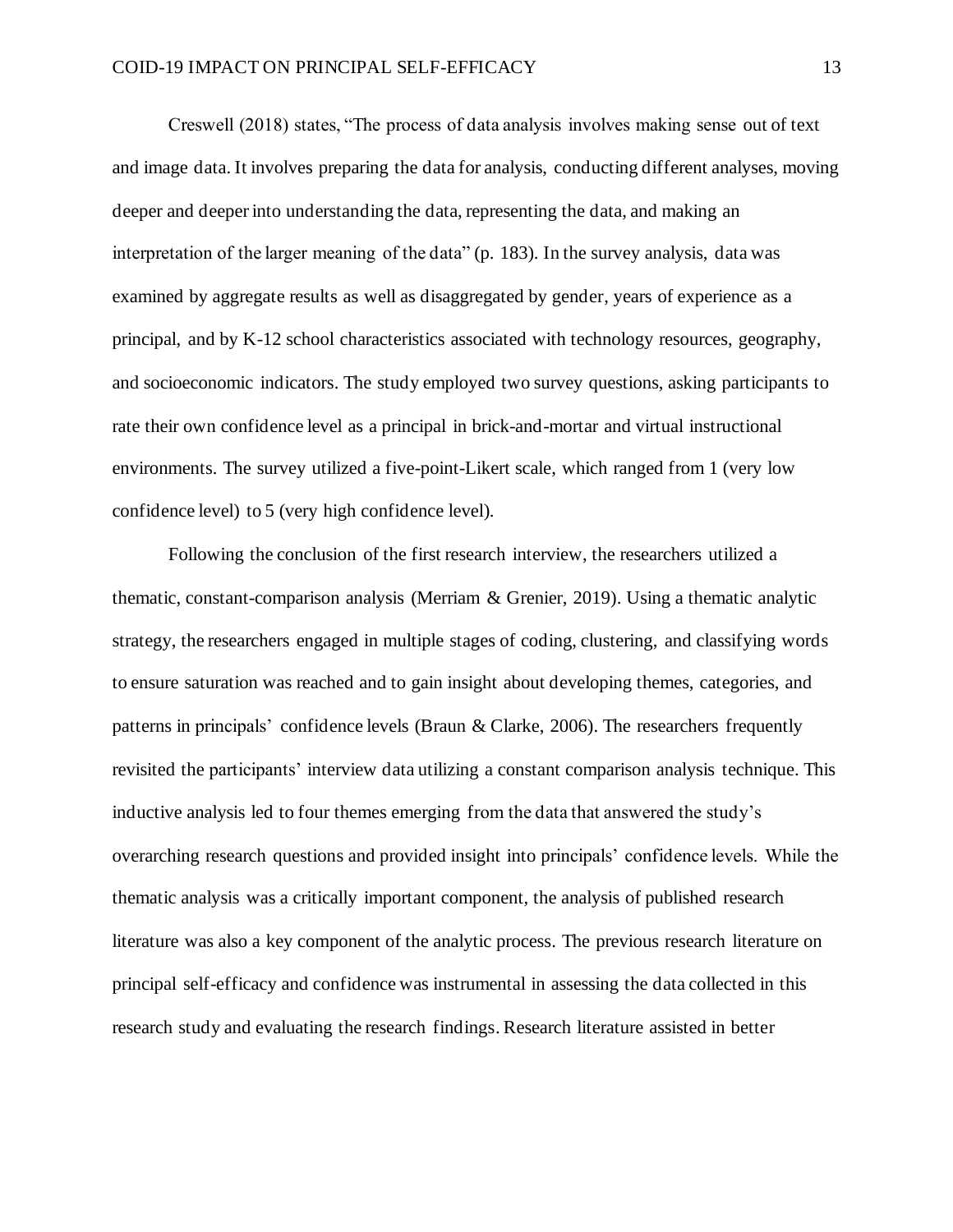understanding emerging themes, categories, and patterns in the study's findings and help in corroborating the results.

# **Results**

Table 2

## **PRINCIPAL CONFIDENCE LEVEL**

Percent of Respondents Reporting Job Confidence

|                       | $\mathbf{1}$ | $\overline{2}$ | $\overline{\mathbf{3}}$ | $\overline{\mathbf{4}}$ | 5           | <b>Principals</b> |
|-----------------------|--------------|----------------|-------------------------|-------------------------|-------------|-------------------|
|                       | <b>Very</b>  | Lo             | <b>Moder</b>            | <b>High</b>             | <b>Very</b> | <b>Reporting</b>  |
|                       | Low          | $\mathbf{W}$   | ate                     |                         | <b>High</b> | <b>High or</b>    |
|                       |              |                |                         |                         |             | <b>Very High</b>  |
|                       |              |                |                         |                         |             | Confidenc         |
|                       |              |                |                         |                         |             | e Level           |
| Confidence Level as a |              |                |                         |                         |             |                   |
| Principal in a        |              |                |                         |                         | 72.7        |                   |
| Traditional           | 0%           | 1.3<br>$\%$    | 2.6%                    | 23.4<br>$\%$            | $\%$        | 96.1%             |
| Instructional         | $N=0$        |                | $N=2$                   |                         | $N=5$       | $N=74$            |
| Environment           |              | $N=1$          |                         | $N=1$<br>8              | 6           |                   |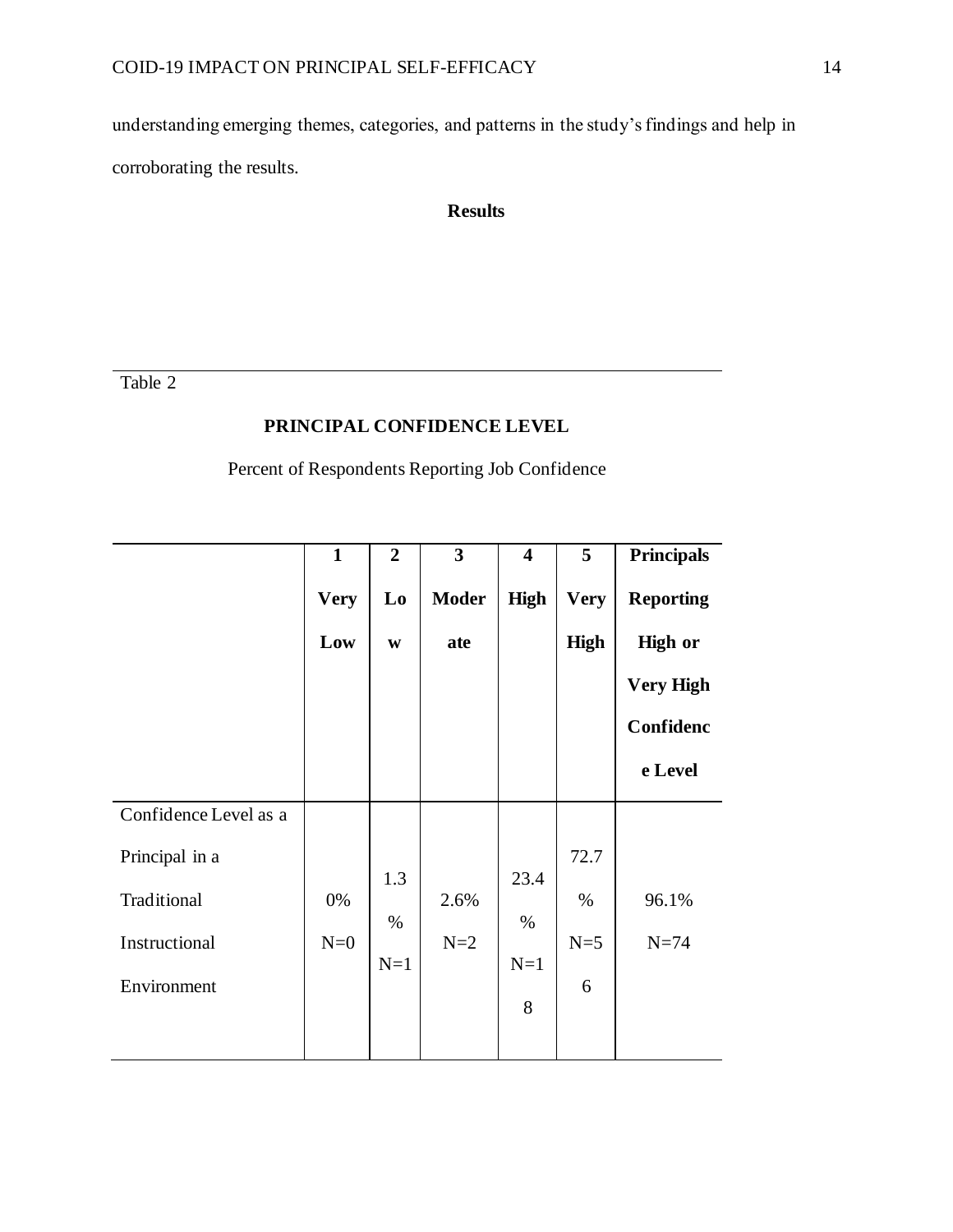| Confidence Level as a |       |       |        | 31.2  |       |        |
|-----------------------|-------|-------|--------|-------|-------|--------|
|                       |       | 7.8   |        |       |       |        |
| Virtual Principal     | 0%    | %     | 51.9%  | %     | 9.7%  | 40.9%  |
|                       | $N=0$ |       | $N=40$ | $N=2$ | $N=7$ | $N=31$ |
|                       |       | $N=6$ |        |       |       |        |
|                       |       |       |        | 4     |       |        |
|                       |       |       |        |       |       |        |

Principals and superintendents participating in the quantitative component of this study answered two survey questions designed to generate insight about the following overarching research question: How did the transition to virtual principalship influence leaders' confidence levels? Table 2 presents the descriptive statistics for the participant responses to two survey questions where principals and superintendents rated their confidence levels as principals in traditional instructional environments as well as their confidence levels as virtual principals. As depicted in the table below, over 96% of principals rated their confidence as "high" or "very high" in traditional instructional settings, while less than half that amount, only 40.9% reported a "high" or "very high" confidence level in virtual settings. The differential in the percentage of principals reporting "very high" confidence levels when leading in traditional environments (72.7% of respondents) and virtual principalship (only 9.7% of respondents) was noteworthy. Principals were far more likely to rate their confidence level as a virtual principal as "moderate" (51.9% of respondents), whereas only 2.6% of principals rated their confidence level as "moderate" in traditional instructional settings.

Table 3 depicts principal confidence levels in traditional instructional settings and in virtual settings, disaggregated by gender and school demographic indicators, including Title 1 and geographic categorizations. As depicted in the table below, like the aggregate results, principals consistently rated their confidence level as "high" or "very high" in traditional instructional settings, ranging from 90.9% in rural school settings to 100% in urban and suburban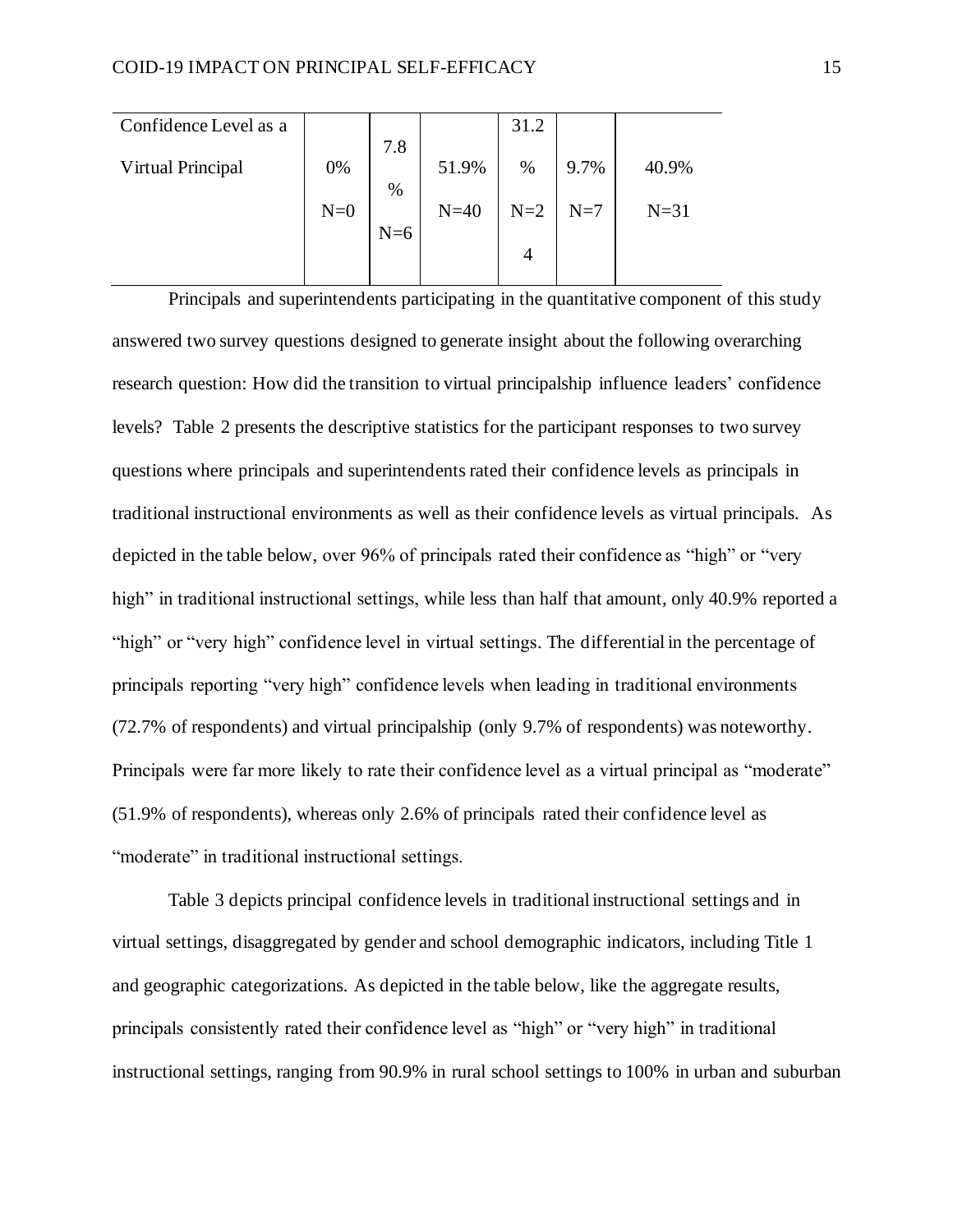settings. A noteworthy differential emerged in the percentage of principals reporting "high"or "very high" confidence levels in virtual settings, ranging from 29.4% of principals in Title 1 schools to 55.6% of principals in urban schools.

| Table 3                                                             |               |                |             |              |              |             |                |       |  |  |
|---------------------------------------------------------------------|---------------|----------------|-------------|--------------|--------------|-------------|----------------|-------|--|--|
| PRINCIPAL CONFIDENCE LEVEL                                          |               |                |             |              |              |             |                |       |  |  |
| <b>DISAGGREGATED BY GENDER AND SCHOOL DEMOGRAPHICS</b>              |               |                |             |              |              |             |                |       |  |  |
| Percent of Respondents Reporting High or Very High Confidence Level |               |                |             |              |              |             |                |       |  |  |
|                                                                     |               |                |             |              |              |             |                |       |  |  |
|                                                                     |               |                |             |              |              |             |                |       |  |  |
|                                                                     | Aggre         | Fem            | Mal         | <b>SES</b>   | <b>SES</b>   | <b>Subu</b> | Rur            | Urb   |  |  |
|                                                                     | gate          | ale            | $\mathbf e$ | Non-         | <b>Title</b> | rban        | al             | an    |  |  |
|                                                                     | $(N=77)$      | $(N=$          | $(N=$       | <b>Title</b> | $\mathbf{1}$ | $(N=3)$     | $(N=$          | $(N=$ |  |  |
|                                                                     | $\mathcal{E}$ | 45)            | 31)         | $\mathbf{1}$ | $(N=$        | 5)          | 33)            | 9)    |  |  |
|                                                                     |               |                |             | $(N=4)$      | 34)          |             |                |       |  |  |
|                                                                     |               |                |             | 2)           |              |             |                |       |  |  |
| Confidence                                                          |               |                |             |              |              |             |                |       |  |  |
| Level as a                                                          |               | 97.8           | 93.5        |              | 97.0         |             | 90.9           |       |  |  |
|                                                                     | 96.1%         | $\%$           | $\%$        | 97.6         | $\%$         | 100%        | $\%$           | 100   |  |  |
| Principal in a                                                      |               |                |             | $\%$         |              |             |                | $\%$  |  |  |
| Traditional                                                         | $N=74$        | $N=4$          | $N=2$       |              | $N=3$        | $N=35$      | $N=3$          |       |  |  |
| Instructional                                                       |               | $\overline{4}$ | 9           | $N=41$       | 3            |             | $\overline{0}$ | $N=9$ |  |  |
| Environment                                                         |               |                |             |              |              |             |                |       |  |  |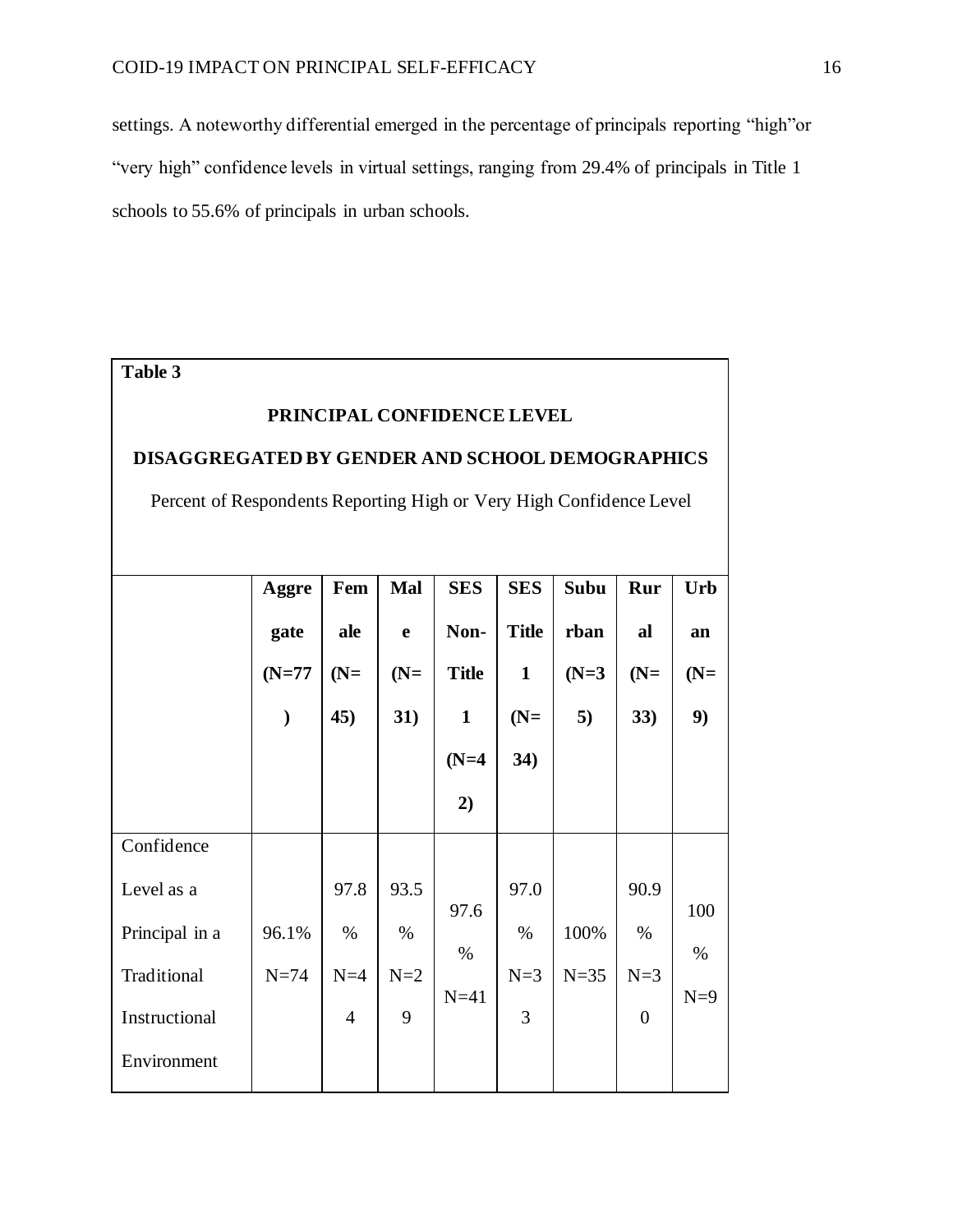| Confidence |        |       |                |        |                  |        |                |       |
|------------|--------|-------|----------------|--------|------------------|--------|----------------|-------|
| Level as a |        | 35.6  | 45.1           |        | 29.4             |        | 36.4           |       |
| Virtual    | 40.9%  | $\%$  | $\%$           | 50%    | $\%$             | 40.0   | $\%$           | 55.6  |
|            |        |       |                |        |                  | $\%$   |                | $\%$  |
| Principal  | $N=31$ | $N=1$ | $N=1$          | $N=21$ | $N=1$            |        | $N=1$          |       |
|            |        | 6     | $\overline{4}$ |        | $\boldsymbol{0}$ | $N=14$ | $\overline{2}$ | $N=5$ |
|            |        |       |                |        |                  |        |                |       |
|            |        |       |                |        |                  |        |                |       |

Table 4 depicts principal confidence levels in traditional instructional settings and virtual settings, disaggregated by years of experience and school technology categorization. As highlighted in the table below, principals consistently rated their confidence level as "high" or "very high" in traditional instructional settings, ranging from 90% in schools without 1:1 technology access to 100% from leaders with over 16 years of experience. However, the percentage of principals reporting "high" or "very high" confidence levels in virtual settings were much lower, ranging from 36.1% of principals with less than five years of experience to 58.3% of principals with over 15 years of experience.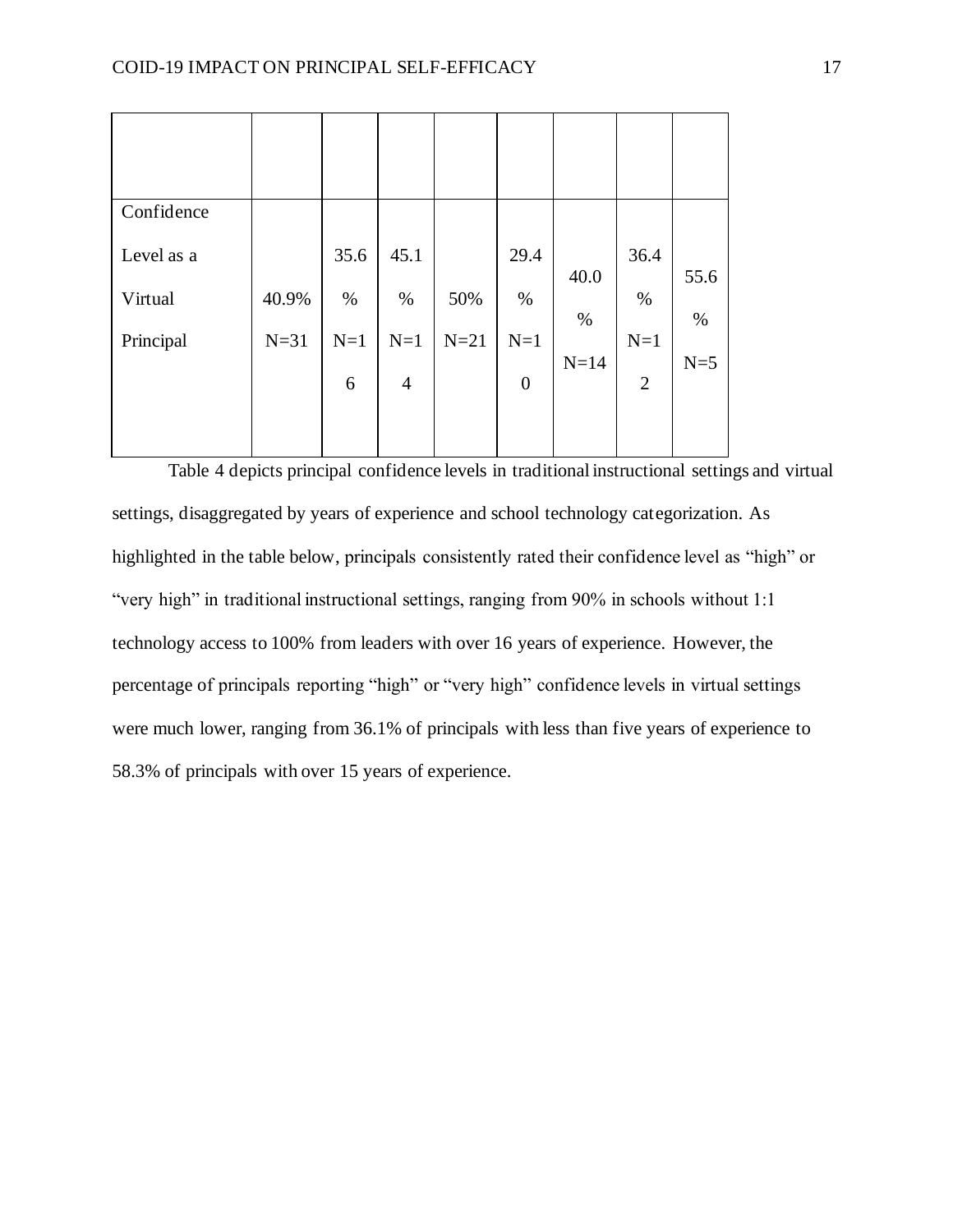# **Table 4**

# **PRINCIPAL CONFIDENCE LEVEL**

# **DISAGGREGATED BY EXPERIENCE AND SCHOOL DEMOGRAPHICS**

Percent of Respondents Reporting High or Very High Confidence Level

|                            | Aggre         | <b>Techn</b> | <b>Techn</b> | $1-4$         | $5-15$        | Over          |
|----------------------------|---------------|--------------|--------------|---------------|---------------|---------------|
|                            | gate          | ology        | ology        | Years         | <b>Years</b>  | 16            |
|                            | $(N=77)$      | <b>Non</b>   | 1:1          | <b>of</b>     | <b>of</b>     | Years         |
|                            | $\mathcal{E}$ | 1:1          | $(N=67)$     | <b>Experi</b> | <b>Experi</b> | of            |
|                            |               | $(N=10)$     |              | ence          | ence          | <b>Exper</b>  |
|                            |               |              |              | $(N=36)$      | $(N=29)$      | ience         |
|                            |               |              |              |               |               | $(N=12)$      |
|                            |               |              |              |               |               | $\mathcal{E}$ |
| Confidence Level as a      |               |              |              |               |               |               |
| Principal in a Traditional | 96.1%         | 90.0%        | 97.0%        | 94.4%         | 96.6%         | 100%          |
| Instructional              | $N=74$        | $N=9$        | $N=65$       | $N=34$        | $N=28$        | $N=12$        |
| Environment                |               |              |              |               |               |               |
|                            |               |              |              |               |               |               |
| Confidence Level as a      |               |              |              |               |               |               |
| <b>Virtual Principal</b>   | 40.9%         | 40.0%        | 38.8%        | 36.1%         | 37.9 %        | 58.3%         |
|                            | $N=31$        | $N=4$        | $N=26$       | $N=13$        | $N=11$        | $N=7$         |
|                            |               |              |              |               |               |               |

Findings remained consistent, with confidence levels in the virtual principalship rated

much lower, across all disaggregated views of the data.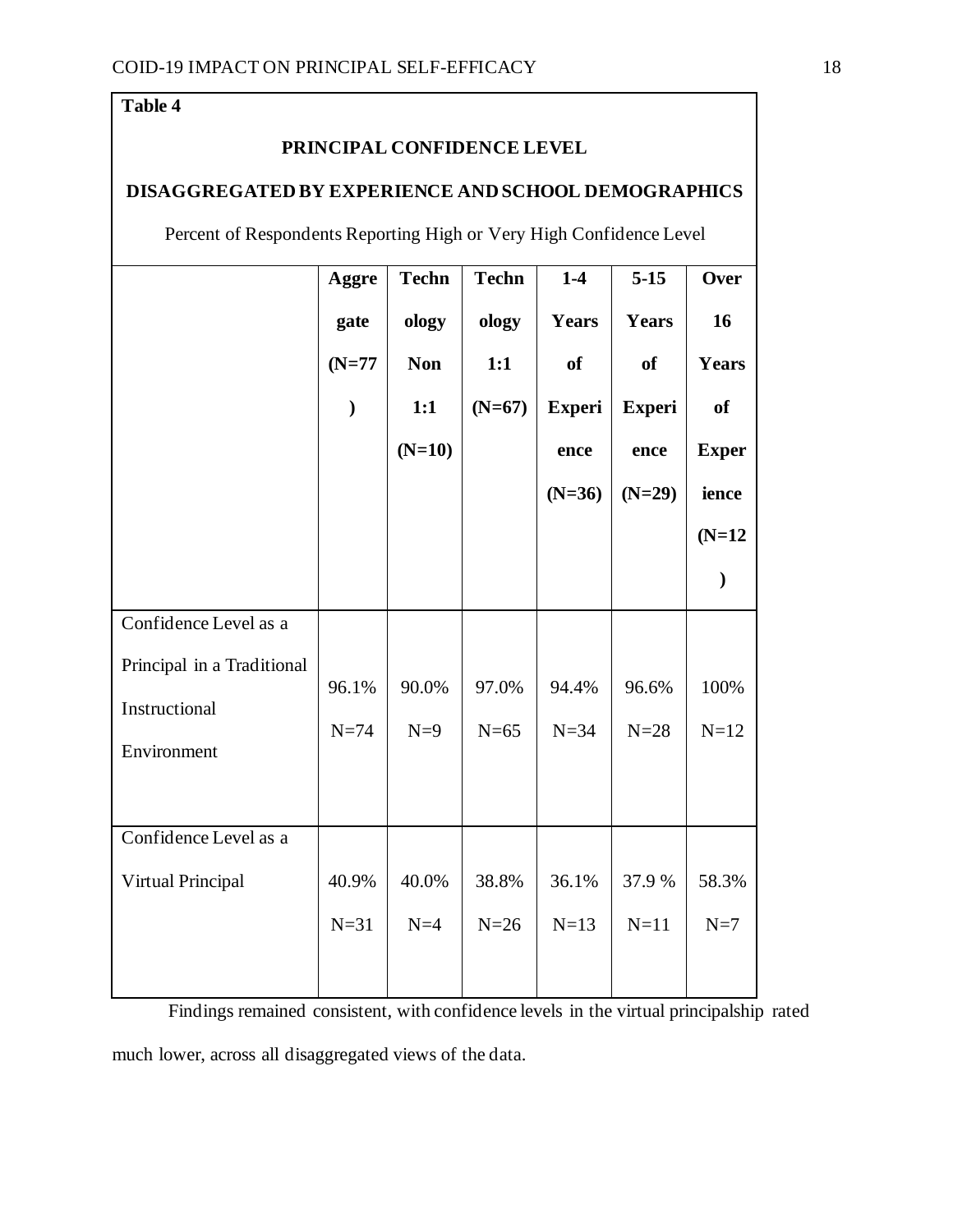### *Interview Results*

 Principals and superintendents who participated in the qualitative component of this study answered a variety of interview questions designed to generate insight about the following two overarching research questions: How do principals describe their transition to virtual principalship? How did the transition to virtual principalship influence leaders' confidence levels? Research participant responses were strikingly similar despite differences in years of experience, gender, race, and ethnicity.

 An analysis of the individual interview data highlights the vast majority of the participants interviewed in this research study reported the transition to virtual principalship initially rattled their confidence level as instructional leaders. In fact, the majority of principals participating in this study used the term "flying by seat of our pants" when describing the transition to virtual leadership. Hanna, an experienced high school principal elaborated on her transition to virtual leadership,

This is year nine for me in this seat and after a while you get to a point where you feel like you've seen pretty much everything and how to handle everything. And what it did was it basically took me down to being a first-year principal again in some cases. I'll be honest in saying that unlike first-year principals who you know are first-year principals and people are giving them support, I think we all felt like first-year principals again in so many cases. No one knew how to support us because they were flying by seat of their pants too in terms of what is needed.

Jack, a first-year principal, shared the following observation,

The transition was frightening. I'm the only high school in my district so I don't have other high school principals within my district to bounce ideas off of…I do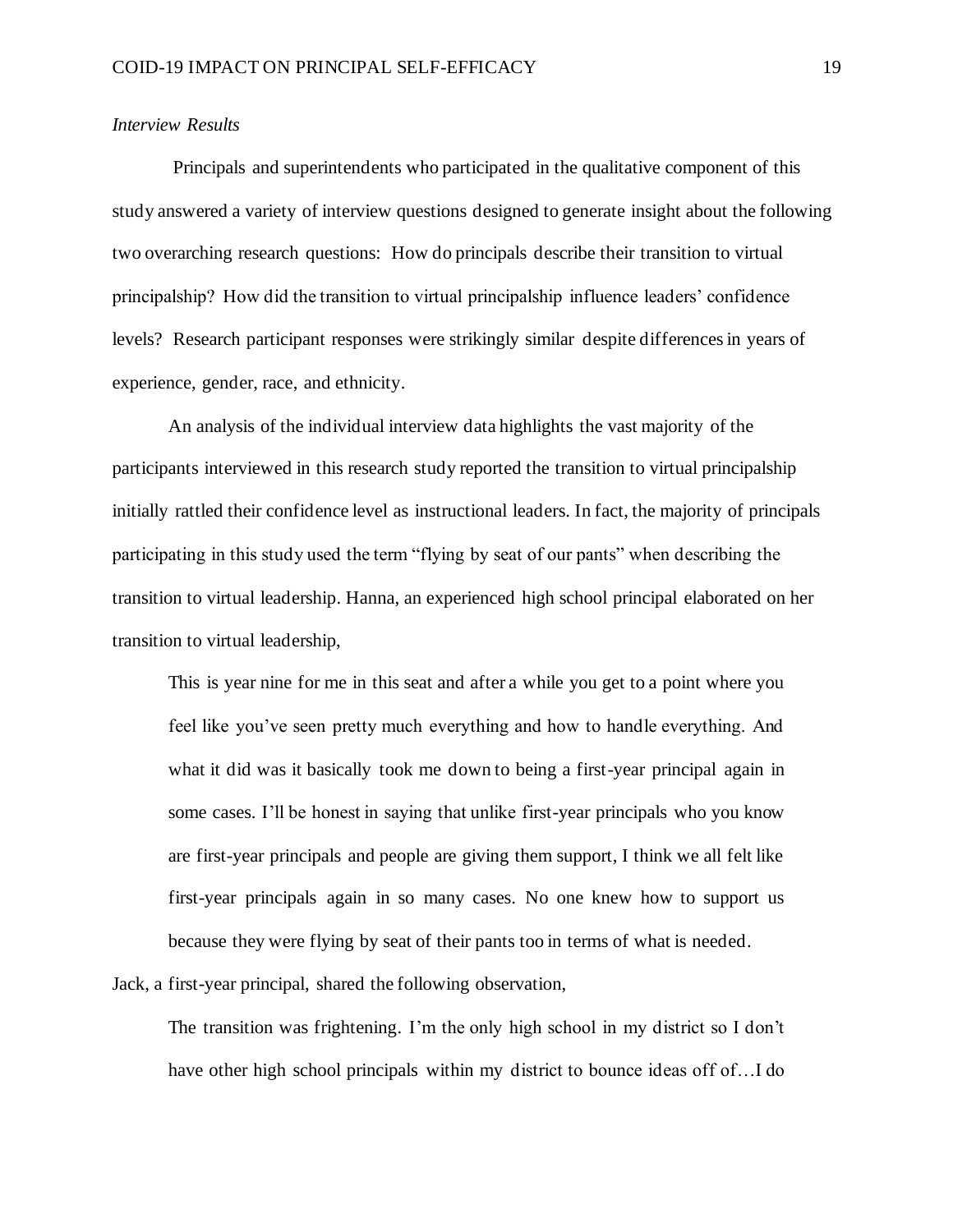have other principals throughout the state and throughout the country that I could call but their circumstances are totally different than my circumstances- they might have a plethora of resources to pull from whereas I might not. So I'm having to be innovative in some of the decisions that I make.

When asked how the transition to virtual influenced her confidence, Donna, a high school principal with three years of experience, chuckled and stated,

On a scale of 1-10, 10 being confident, any day walking into my building I feel I'm at a nine. With virtual, I'd put myself at a three maybe a four.

 Each of the interview participants also asserted the transition to virtual principalship offered several silver linings and unexpected areas of personal and organizational growth. Interview participants identified three distinct advantages that emerged as a result of the transition to virtual principalship: 1) increased self-efficacy and confidence; 2) growth in instructional leadership skills; and 3) enhanced team cohesion. The following sections present the data gained relating to each of the aforementioned areas to provide insight on principal and superintendents' perceptions about strengths gained through their transition to being a virtual principal.

## *Increased Self-efficacy and Confidence*

 During the individual interviews, all 10 principals and superintendents expressed self-efficacy and confidence gains resulting from the transition to the virtual principalship. Donna, a high school principal with three years-experience, shared,

I've become stronger. I've spent more time on curriculum than I've been able to in the past. I do feel we are better prepared if we do need to shut down…whether it's a pandemic, a hurricane, or an ice storm.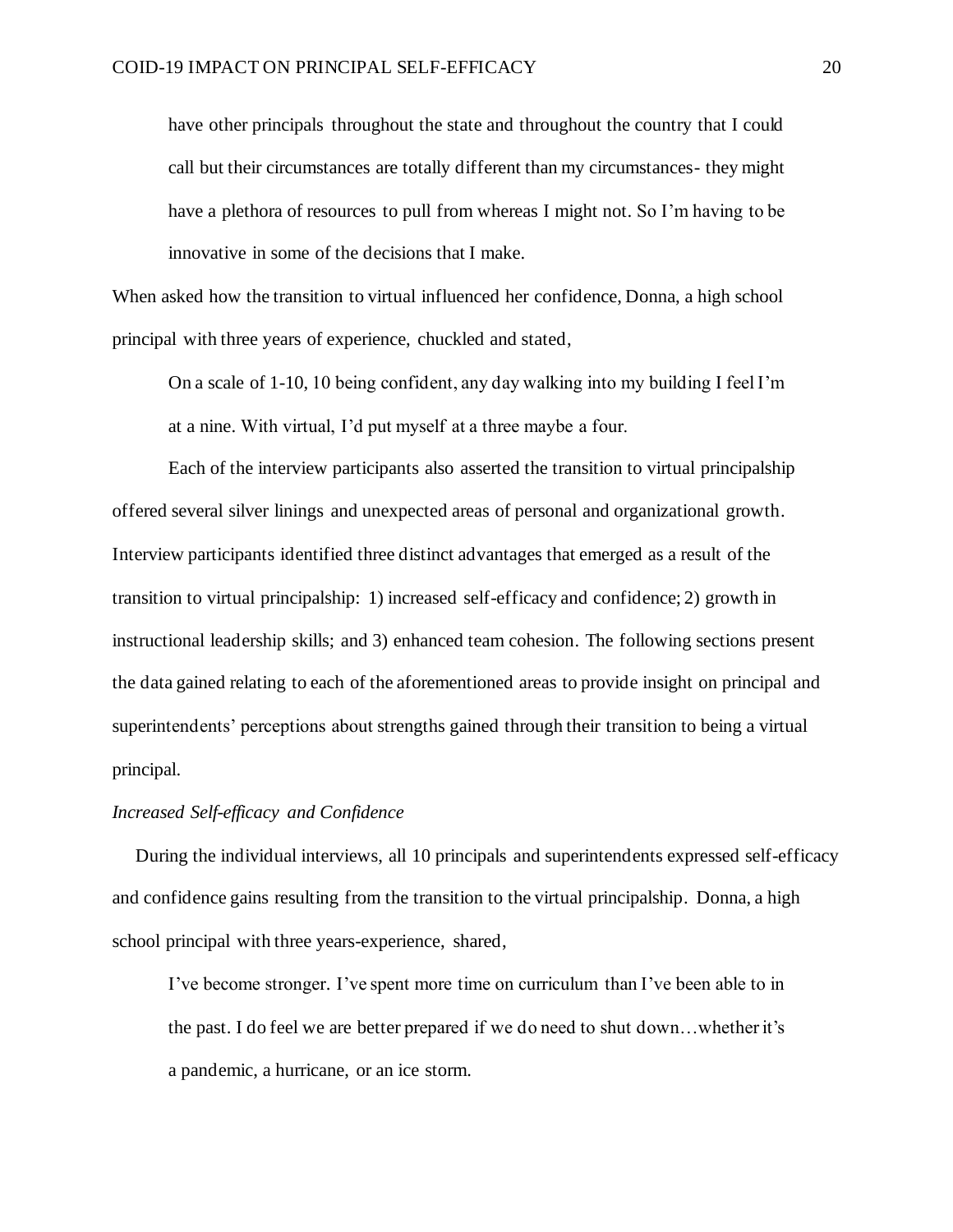Hanna, an experienced high school principal, also shared, "I've had to become really a lot more savvy." Similarly, Jack, a first-year principal, shared,

I think I'm an expert now. I can go anywhere and get any job…I've grown leaps and bounds.

John, a high school principal with four years of experience, stated,

The confidence factor is huge and feeling like I'm supported by my district is huge as well. So, I've got confidence in what I do on a daily basis now. I'm confident I have confidence from my district because I've produced gains in the years that I've been here that has induced that confidence, but it allowed me to be focused on what I think is probably the most critical aspect of leadership during this time, which is keeping the morale and the mindset of teachers checked in. So, I say one thing we've done successfully is we've had a tremendous focus on supporting our teachers.

#### *Growth in Instructional Leadership Skills*

 Growth in instructional leadership skills and experiences was a second critical finding identified by the overwhelming majority of interview participants. Hana, an experienced high school principal, stated,

I fought change…I have always [believed] kids need to be in school, they need to be in front of teachers...I guess I wish I wouldn't have been so stubborn.

When asked if the transition to virtual had impacted her instructional leadership, she readily replied,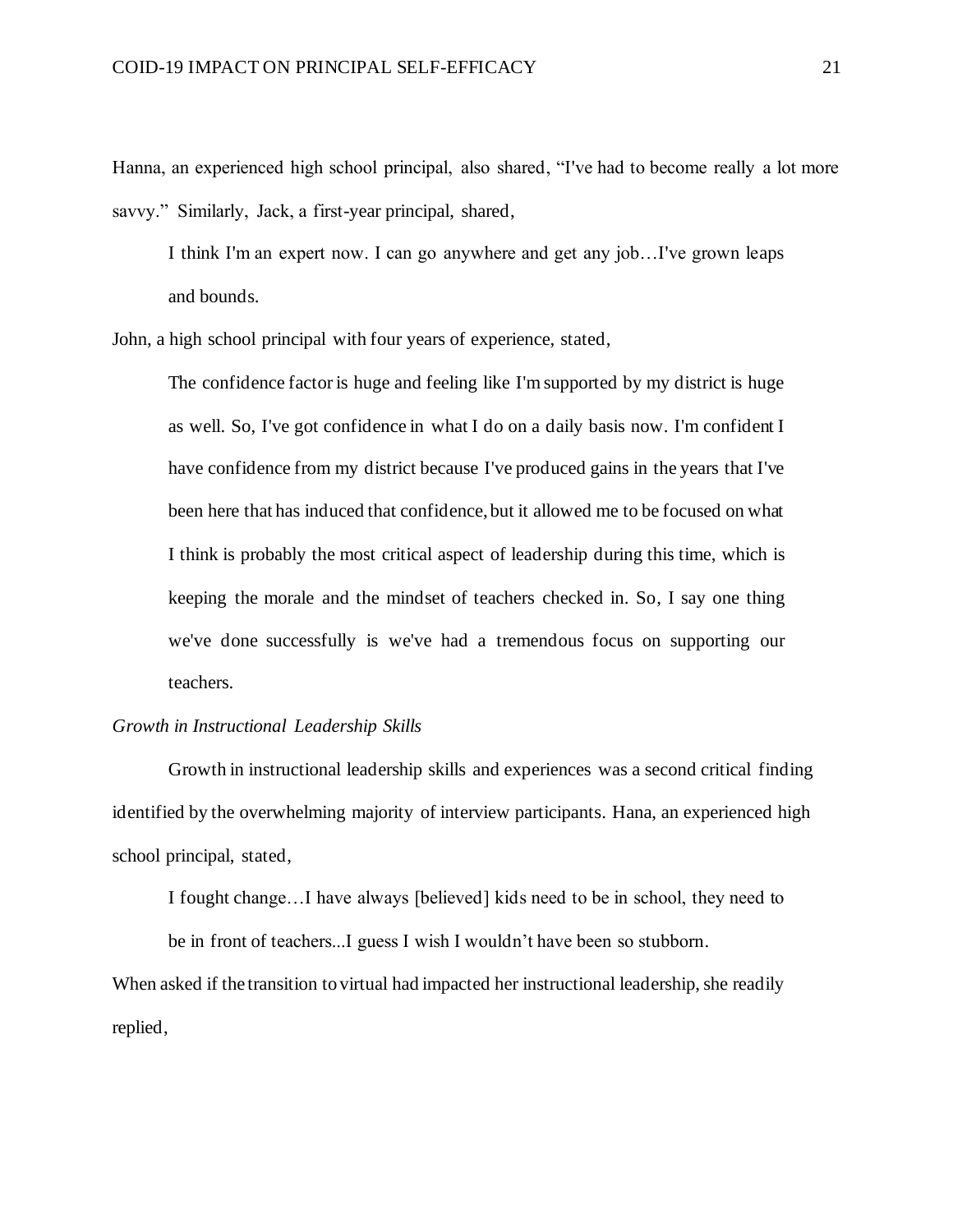Yeah, it really has. It was an "aha" moment for me when I realized when I was popping into these classrooms and I'm having these conversations with teachers how much I really didn't know what was going on in my building. Even though I thought I did, even though I thought I had a good handle on it. That's when you see your weaknesses.

Likewise, Melanie, an experienced high school principal, commented,

You gotta look at the details of everything. And I think even as a brick and mortar leader, I paid attention to those little things, but now I'm even paying attention closer to not only what I do, how I do it, but I'm paying attention to my people and my leadership team as well, to make sure that we are communicating.

Jack, a first-year principal, shared the transition had helped him "refine data collection and disseminating that data." Kay, an experienced high school principal, noted the transition helped her in "learning how to manipulate technology for best practices." In addition, Donna, a principal with three years of experience noted the transition had caused her to be "much more engaged with students and curriculum."

Christina, an experienced superintendent, shared,

I think that we are, we're more deliberate. We're more thoughtful…we're more thoughtful of the needs of our teachers…What type of professional development do they need? What type of learning experiences do they need?

### *Enhanced Team Cohesion*

 All of the interview participants expressed that working through the challenges associated with transitioning to virtual instruction led to enhanced team cohesion. This sentiment is described by Christina, an experienced superintendent who stated the transition "strengthened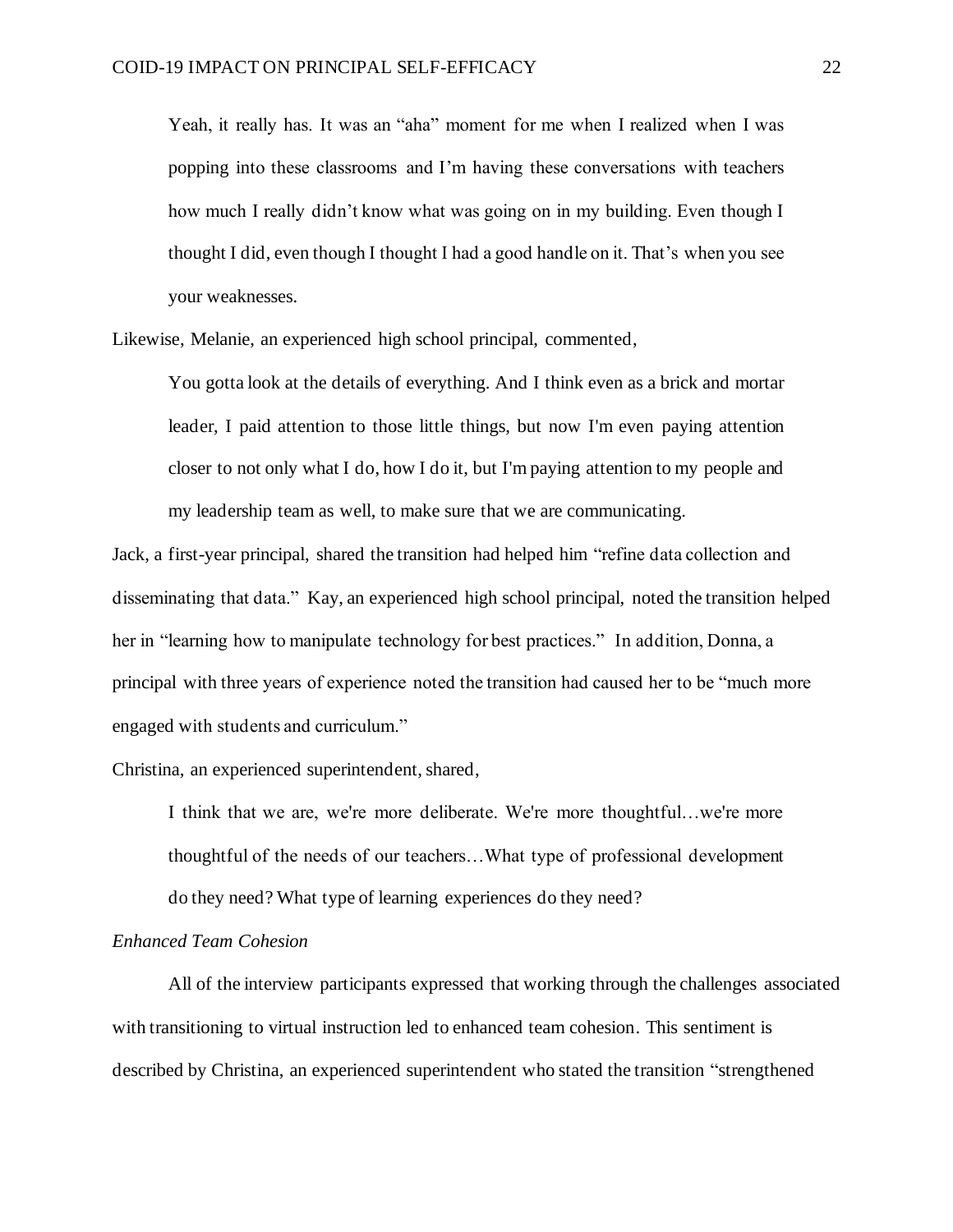our team." Melanie, a high school principal with over 10 years-experience shared that her team "communicates even better." She further elaborated that her team has,

Grown even stronger as a family, working together. We are all in this together –

to make it work it's going to take us all.

Similarly, Jack, a first-year principal, shared,

I'm surrounded by a lot of hardworking, dedicated people who understand the struggles of this community and want to see change and want to see our progress and move in the right direction.

Kay, an experienced high school principal stated,

The structure of communication really solidified to be more routine. We'd have a department meeting once a month during a regular school year, that would happen more often now because we had more questions. We had more concerns. We had more work that we had to do in terms of identifying the tools and sharing the tools that were going to make a robust learning experience for students.

#### **Discussion and Future Implications**

The surveys revealed that principals experienced a considerable drop in confidence levels when transitioning from a brick-and-mortal environment to the virtual environment. In fact, the decrease in confidence levels was consistent across race and gender. However, one notable difference was in the decrease in confidence in Title 1, rural schools versus urban schools. Although both groups experienced a drop in confidence levels, the impoverished, rural school principals suffered a larger loss in confidence. As expected, principals with less than five years of experience suffered a larger loss in confidence than seasoned administrators with over 15 years of experience.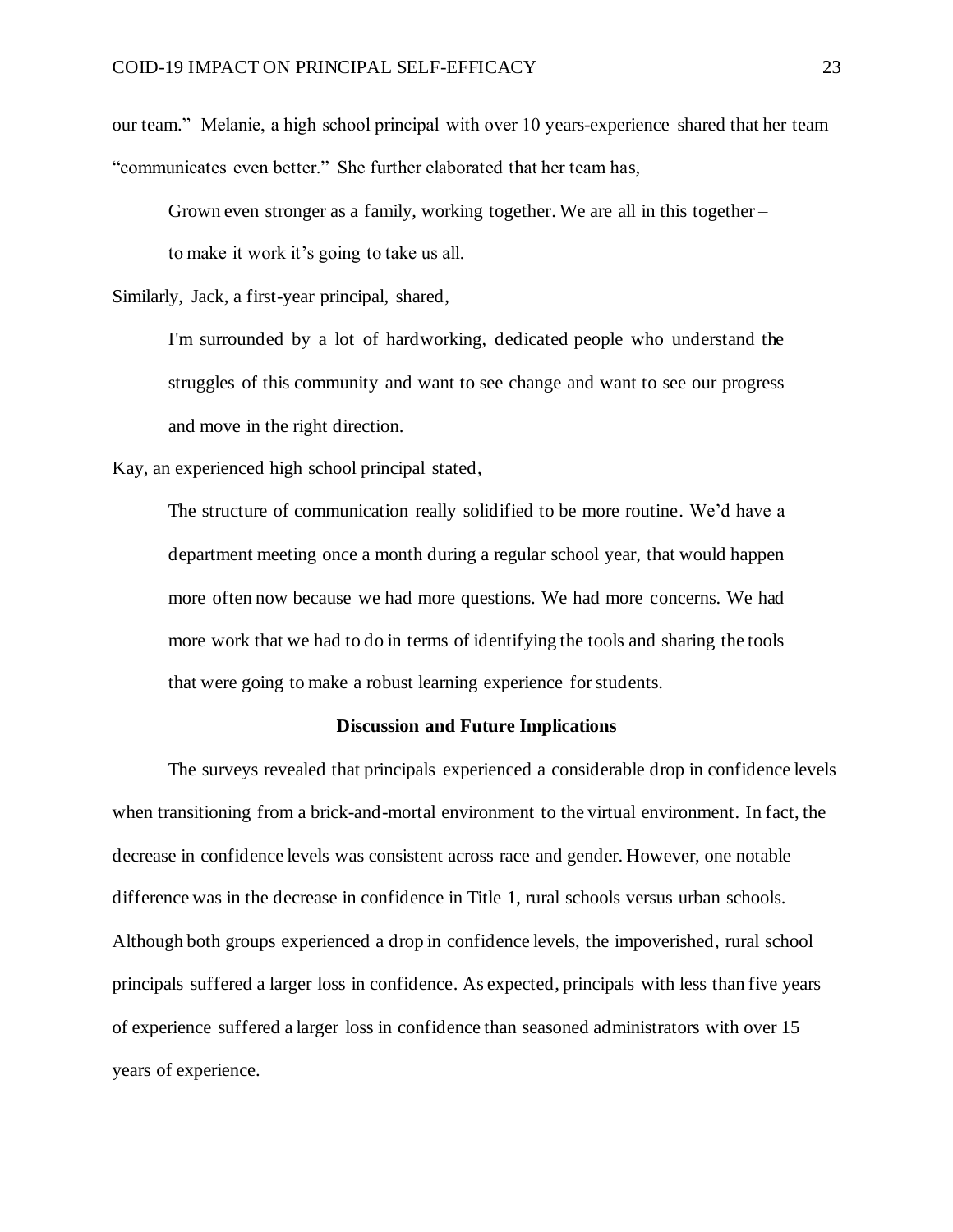Because the Covid 19 Pandemic has impacted schooling for over a year, principals have learned and have grown. Interviews revealed some unintended consequences that have benefited administrators:

- 1. Increased time on instructional leadership practices
- 2. Intentionality in data analyses
- 3. Increased collective self-efficacy

Because instruction was being delivered virtually and principals did not have to spend time on student discipline, more time was spent in the virtual classroom, providing feedback. Consequently, with principals freed from perpetual parent meetings, more time was spent with data analyses and school planning. Lastly, because teachers had more questions and concerns, principals were forced to communicate more and seek input, resulting in collaborative leadership practices. Though these SC principals initially experienced a significant drop in confidence levels, the prolonged nature of the pandemic provided the time and forced principals to improve their leadership practices.

Because of the nature of this pandemic and the duration of the absence from traditional schooling, principals adapted and improved practices. Future studies should examine the impact of the transition from the virtual environment back to the brick-and-mortar environment. Do principals maintain the improved leadership practices, or do they revert back to old practices? Additionally, this study's focus was in one southern state. Additional research on a cross-section of the country, which embodies cultural differences, would dictate if the results were transferrable. Lastly, the nature of the Covid 19 Pandemic was isolating and scary for many. For those who were concerned for personal and family safety, confidence levels may have been impacted further than expected. Therefore, a study of principals focused on change in the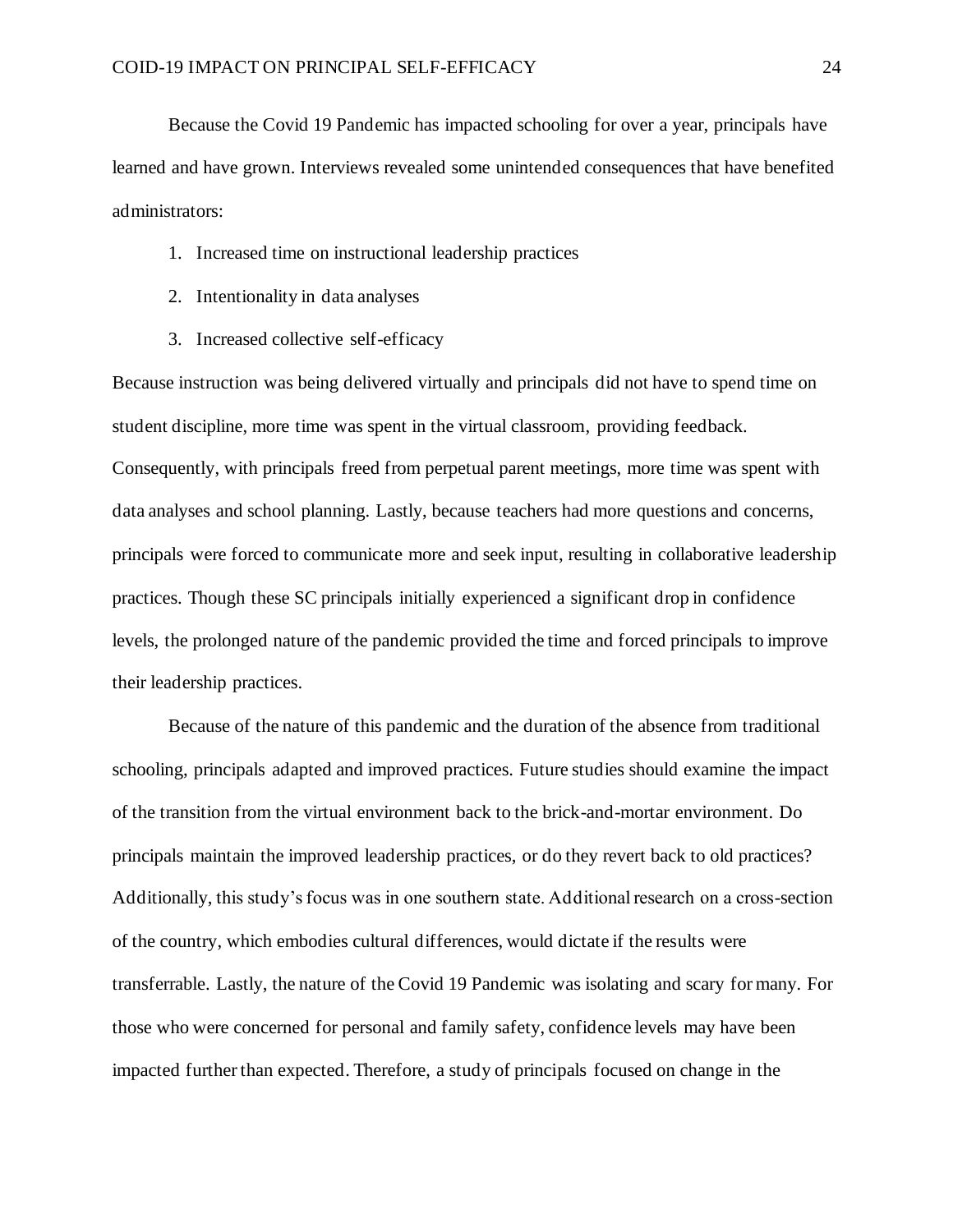instructional environment without the added stress of a health pandemic may yield different results. This type of study could help inform higher education practices and professional learning programs for principals.

#### **References**

- Bandura, A. (1977). Self-efficacy: Toward a unifying theory of behavioral change. *Psychological Review*, 84(2), 191–215.
- Bandura, A. (1994). Self-efficacy. In V.S. Ramachoudran (Ed.). Encyclopedia Of Human Behavior (p. 71-81). Academic Press.
- Bandura, A. (1991). Social cognitive theory of self-regulation. *Organizational Behavior and Human Decision Processes*, *50*(2), 248-287.
- Bandura A.(1997). Self-efficacy: The exercise of control. Freeman Press.
- Bandura, A. (1986). Social foundations of thought and action: A social cognitive theory. Prentice Hall.
- Barton, D. C. (2020). Impacts of the COVID‐19 pandemic on field instruction and remote teaching alternatives: Results from a survey of instructors. *Ecology and Evolution*, *10*(22),12499-12507.
- Black, E., Ferdig, R., & Thompson, L. A. (2020). K-12 virtual schooling, COVID-19, and student success. *JAMA Pediatrics*.
- Blase, J., & Blase, J. R. (1999). Principal's instructional leadership and teacher development: Teacher's perspectives. *Educational Administration Quarterly, 35*(3)*,* 349-378.
- Bolman, L. G., & Deal, T. E. (2017). Reframing organizations: Artistry, choice, and leadership (6th ed.). Jossey-Bass.

Brown, G., III. (2015). What's the difference? Principal practices that support the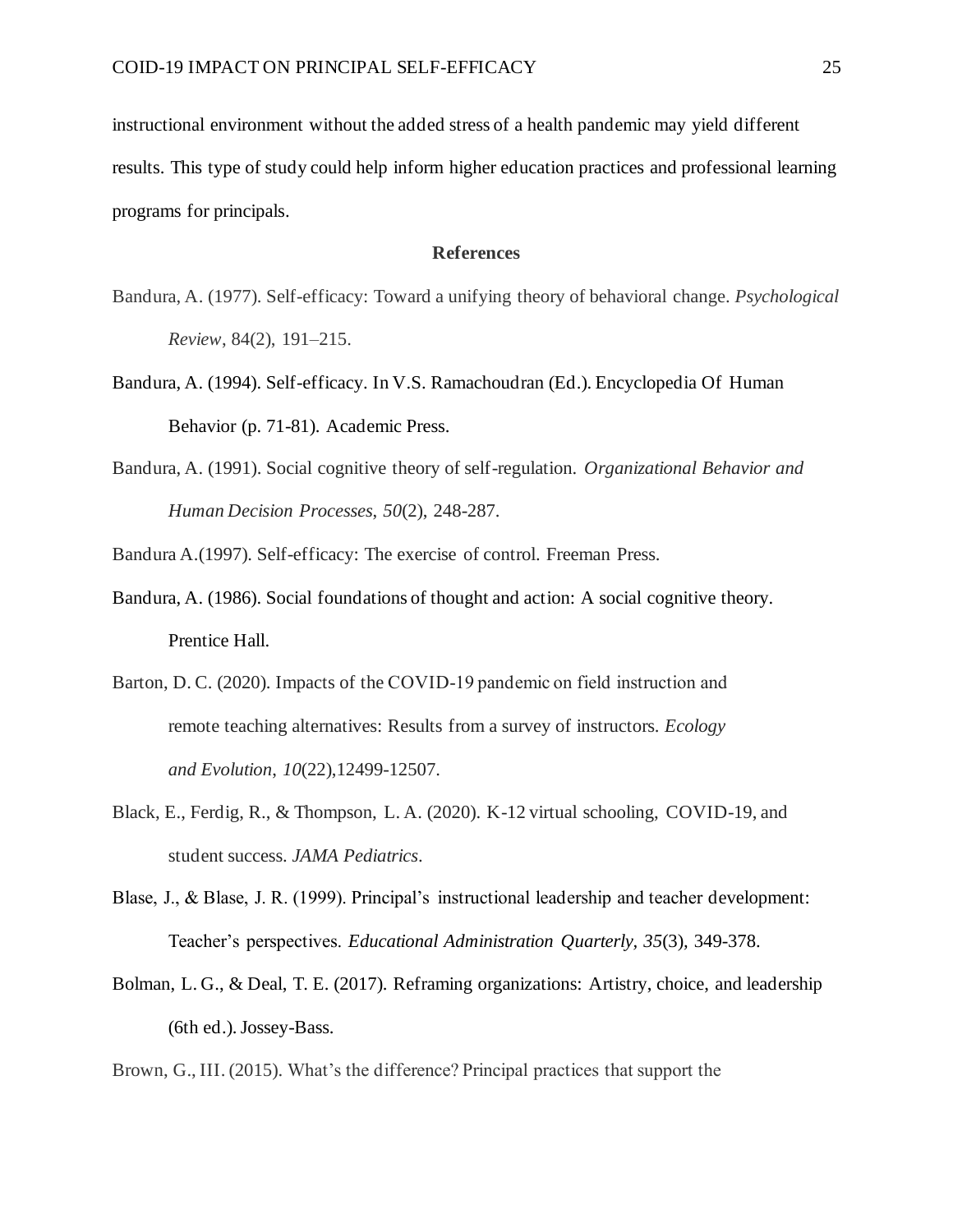achievement of low-income students in demographically diverse schools. *Academy of Educational Leadership Journal*, *19*(2), 11–31.

- Cansoy, R., Parlar, H., & Polatcan, M. (2020). Collective teacher efficacy as a mediator in the relationship between instructional leadership and teacher commitment. *International Journal of Leadership in Education,* 1-19*.*
- Cao, W., Fang, Z., Hou, G., Han, M., Xu, X., Dong, J. & Zheng, J. (2020). The psychological impact of the COVID-19 epidemic on college student in China. *Psychiatry Research, 287*, 112934.
- Chang, G. C., & Yano, S. (2020). How are countries addressing the COVID-19 challenges in education? A snapshot of policy measures. UNESCO.
- Ciuffetelli P., Grenville, H., & Flessa, J. (2011). Case studies of school community and climate: Success narratives of schools in challenging circumstances. *The School Community Journal*, *21*(1), 129–150.
- Cockett, P, Dyment, J., Espinet, M., & Huang, Y. (2017), 14. School partnerships.In *Urban Environmental Education Review* (pp. 133-143). Cornell University Press.
- Cohen, J., McCabe, E. M., Michelli, N. M., & Pickeral, T. (2009). School climate: Research, policy, teacher education and practice. *Teachers College Record*, *111*(1), 180–213.
- Cosner, S. and Jones, M.F. (2016), Leading school-wide improvement in low-performing schools facing conditions of accountability*, Journal of Educational Administration*, *(54)*1, 41-57.
- Creswell, John. W. (2018). Research design: Qualitative, quantitative, and mixed methods approaches. Sage Publications.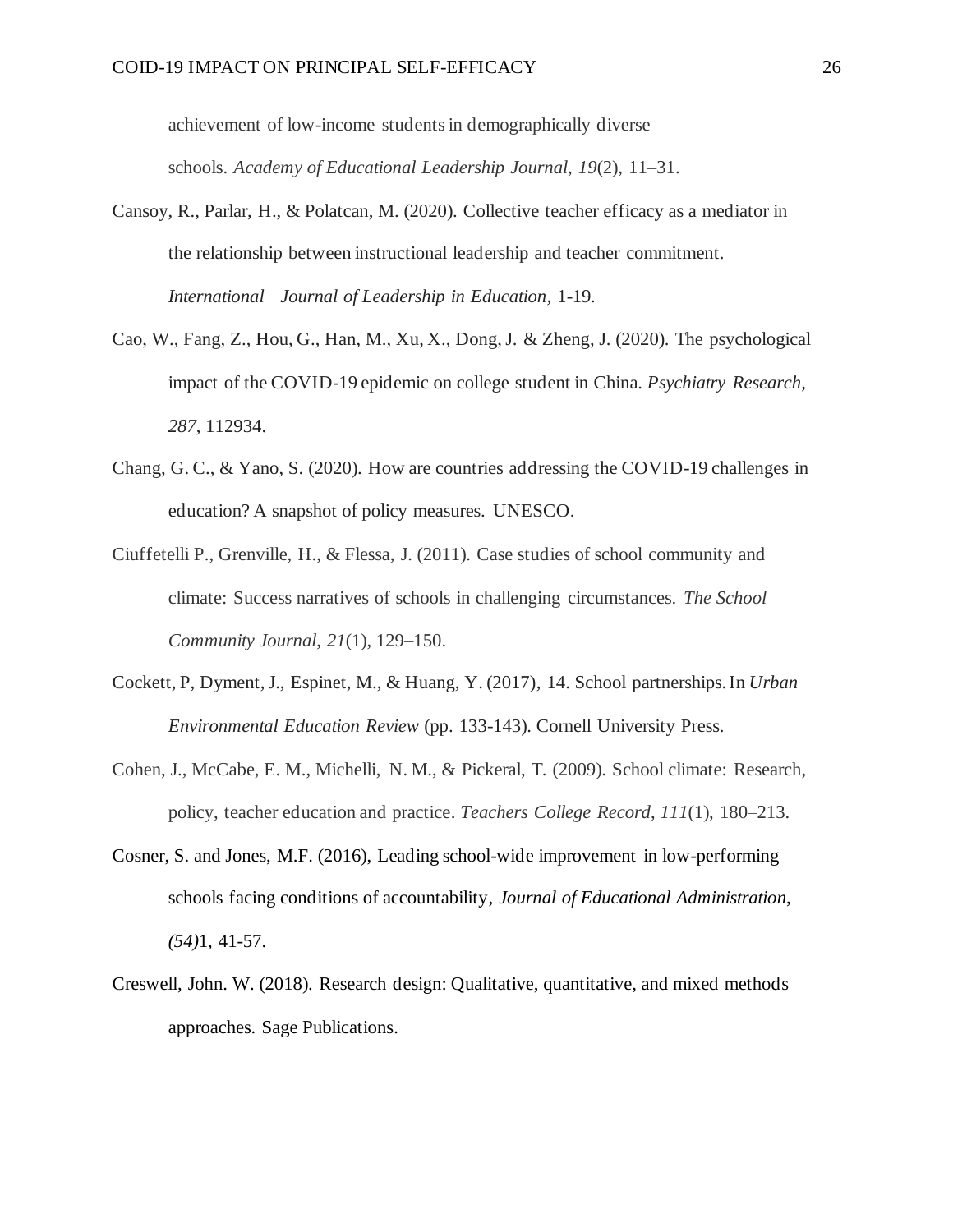- Day, C., Gu, Q., & Sammons, P. (2016). The impact of leadership on student outcomes: How successful leaders use transformational and instructional strategies to make a difference. *Educational Administration Quarterly*, 52(2), 221–258.
- Đurišić, M., & Bunijevac, M. (2017). Parental involvement as an important factor for successful education. *Center for Educational Policy Studies Journal*, *7*(3), 137-153.
- Elmer, T., Mepham, K., & Stadtfeld, C. (2020). Students under lockdown: Comparisons of students' social networks and mental health before and during the COVID-19 crisis in Switzerland. *Plos one*, *15*(7).
- Federici, R. A., & Skaalvik, E. M. (2011). Principal self-efficacy and workengagement: Assessing a Norwegian Principal Self-Efficacy Scale. *Social Psychology of Education, 14*, 1–26.
- Federici, R. A., & Skaalvik, E. M. (2012). Principal self-efficacy: Relations with burnout, job satisfaction and motivation to quit. *Social Psychology of Education, 15*, 295–320.
- Franko, K. (2021). In CDC's backyard, school reopening debate divides experts. *The Associated Press.* <https://apnews.com/article/cdc-schools-reopening> -450e25834d5b7d3e8f0ab0e9e10964b6
- Garrison, J. (2021). CDC's guidelines to reopen schools: Teacher vaccinations are not a must, 6 feet separation advised. *USA Today.*

<https://www.usatoday.com/story/news/politics/2021/02/12/new-cdc->

guidelines-reopening-schools-covid-released/6736066002/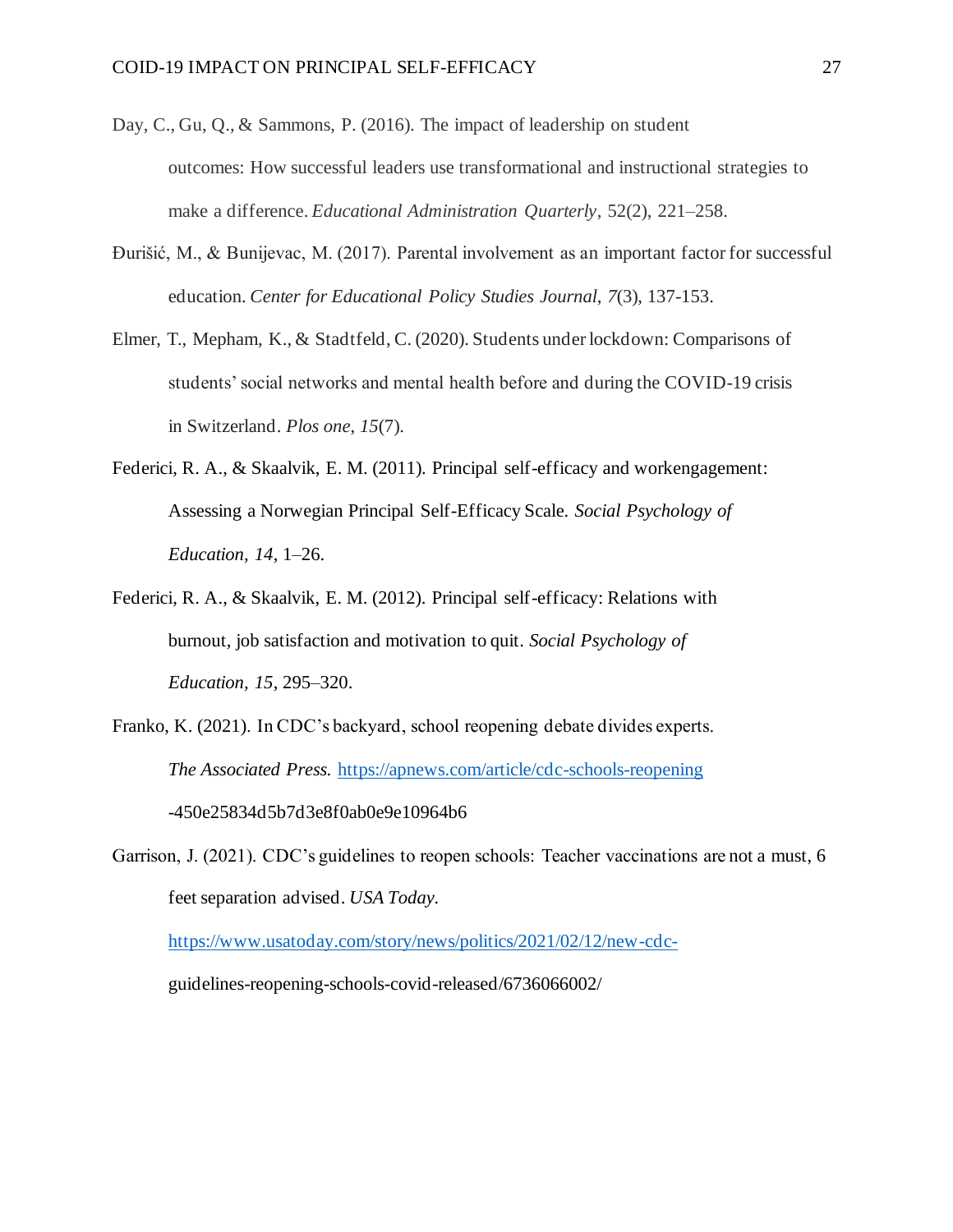- Glickman, C. D., Gordon, S. P., & Ross-Gordon, J. M. (2014). Supervision and instructional leadership: A developmental approach (9th ed.). Allyn & Bacon.
- Goolamally, N., & Ahmad, J. (2014). Attributes of school leaders towards achieving sustainable leadership: A factor analysis. *Journal of Education and Learning, 3*(1), 122-133.
- Grayson, J. & Alvarz, H. (2008). School climate factors relating to teacher burnout: A mediator model. *Teaching and Teacher Education, 24,* 1346 -1363.
- Grissom, J. A., & Bartanen, B. (2019). Principal effectiveness and principal turnover. *Education Finance and Policy*, *14*(3), 355-382.
- Grissom, J.A., Egalite, A., & Lindsay, C. (2021). How principals affect students and schools: A systematic synthesis of two decades of research. New The Wallace Foundation.
- Grissom, J.A., Kalogrides, D. & Loeb, S. (2015). Using student test scores to measure principal performance. *Educational Evaluation and Policy Analysis, 37*(1), 3-28.
- Grissom, J. A., & Loeb, S. (2011). Triangulating principal effectiveness: How perspectives of parents, teachers, and assistant principals identify the central importance of managerial skills. *American Educational Research Journal*, *48*(5), 1091-1123.
- Grissom, J. A. , Loeb, S. , & Mitani, H. (2015). Principal time management skills: Explaining patterns in principals' time use, job stress, and perceived effectiveness. *Journal of Educational Administration*, *53*(6), 773–793.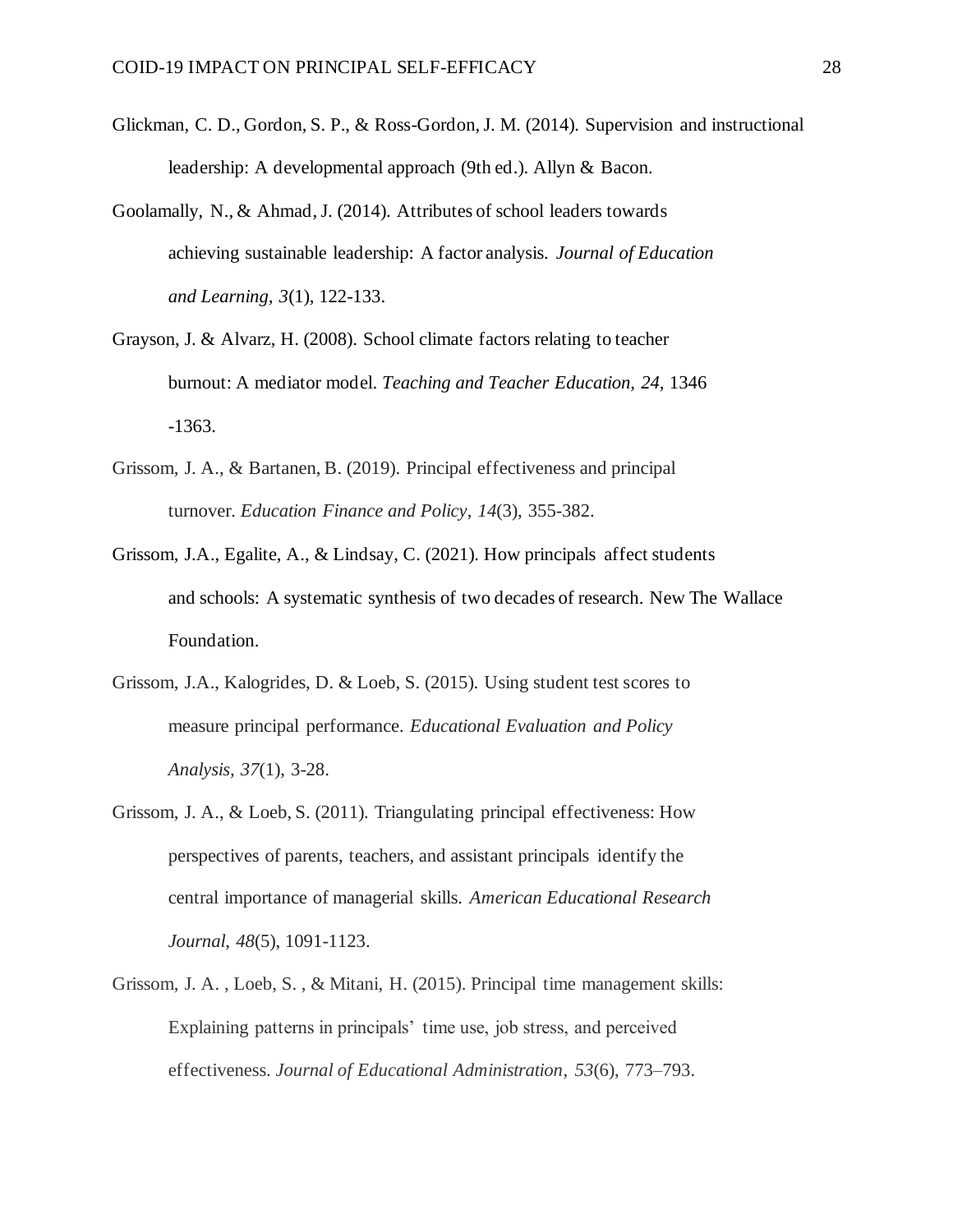- Gurr, D., Longmuir, F., & Reed, C. (2020). Creating successful and unique schools: leadership, context and systems thinking perspectives. *Journal of Educational Administration*. *59*(1), 59-76
- Hallinger, P. (2010). Developing instructional leadership. In Davies, B. & Brundrett, M. (Eds). Developing Successful Leadership: Studies in Educational Leadership, 11. Springer.
- Hallinger, P., & Heck, R. H. (2010). Leadership for learning: Does collaborative leadership make a difference in school improvement? *Educational Management Administration & Leadership, 38*(6), 654-678.
- Hallinger, P., Hosseingholizadeh, R., Hashemi, N., & Kouhsari, M. (2018). Do beliefs make a difference? Exploring how principal self-efficacy and instructional leadership impact teacher efficacy and commitment in Iran.*Educational Management Administration and Leadership, 46*, 800–819.
- Hitt, D. H., & Tucker, P. D. (2016). Systematic review of key leader practices found to influence student achievement: A unified framework. *Review of Educational Research*, *86*(2), 531–569.
- Hosseingholizadeh, R., Amrahi, A., & El-Farr, H. (2020). Instructional leadership, and teacher's collective efficacy, commitment, and professional learning in primary schools: A mediation model. *Professional Development in Education*, 1-18.
- Inzlicht, M., Werner, K. M., Briskin, J. L., & Roberts, B. W. (2021). Integrating models of selfregulation. *Annual Review of Psychology*, *72*, 319-345.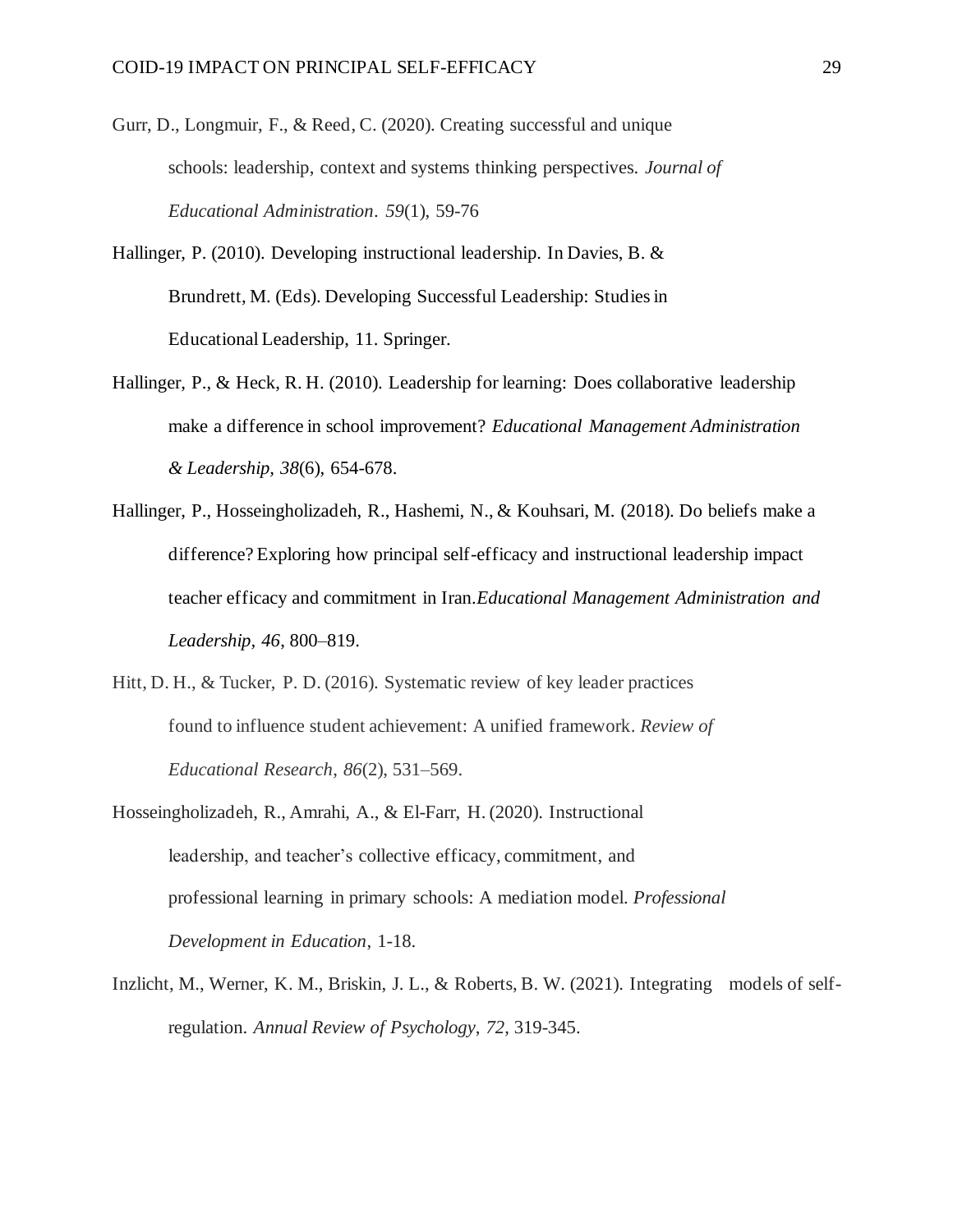- Kaden, U. (2020). COVID-19 school closure-related changes to the professionallife of a K–12 teacher. *Education Sciences*, *10*(6), 165.
- Kasalak, G., & Dagyar, M. (2020). The relationship between teacher self-efficacy and teacher job satisfaction: A meta-analysis of the teaching and learning international survey (TALIS). *Educational Sciences: Theory and Practice*, *20*(3), 16-33.
- Kelley, R. C., Thornton, B., & Daugherty, R. (2005). Relationships between measures of leadership and school climate. *Education*, *126*(1), 17–25.
- Kim, S., Kim, Y. J., Peck, K. R., & Jung, E. (2020). School opening delay effect on transmission dynamics of Coronavirus disease 2019 in Korea: Based on mathematical modeling and simulation study. *Journal of Korean Medical Science*, *35*(13).
- Kowalski, T. (2010). The school principal: Visionary leadership and competent management*.* Routledge.
- Leavy, P. (2017). Research design: Quantitative, qualitative, mixed methods, arts-based, and community-based participatory research approaches. Guilford Publications.
- Lemoine, P. A., McCormack, T. J., & Richardson, M. D. (2018). Planning strategies to fill principal vacancies: The issues and some choices. *Educational Planning*, *25*(1), 17-28.
- Li, L., & Liu, Y. (2020). An integrated model of principal transformational leadership and teacher leadership that is related to teacher self-efficacy and student academic performance. *Asia Pacific Journal of Education*, 1 -18.
- Liu, S., & Hallinger, P. (2018). Principal instructional leadership, teacher self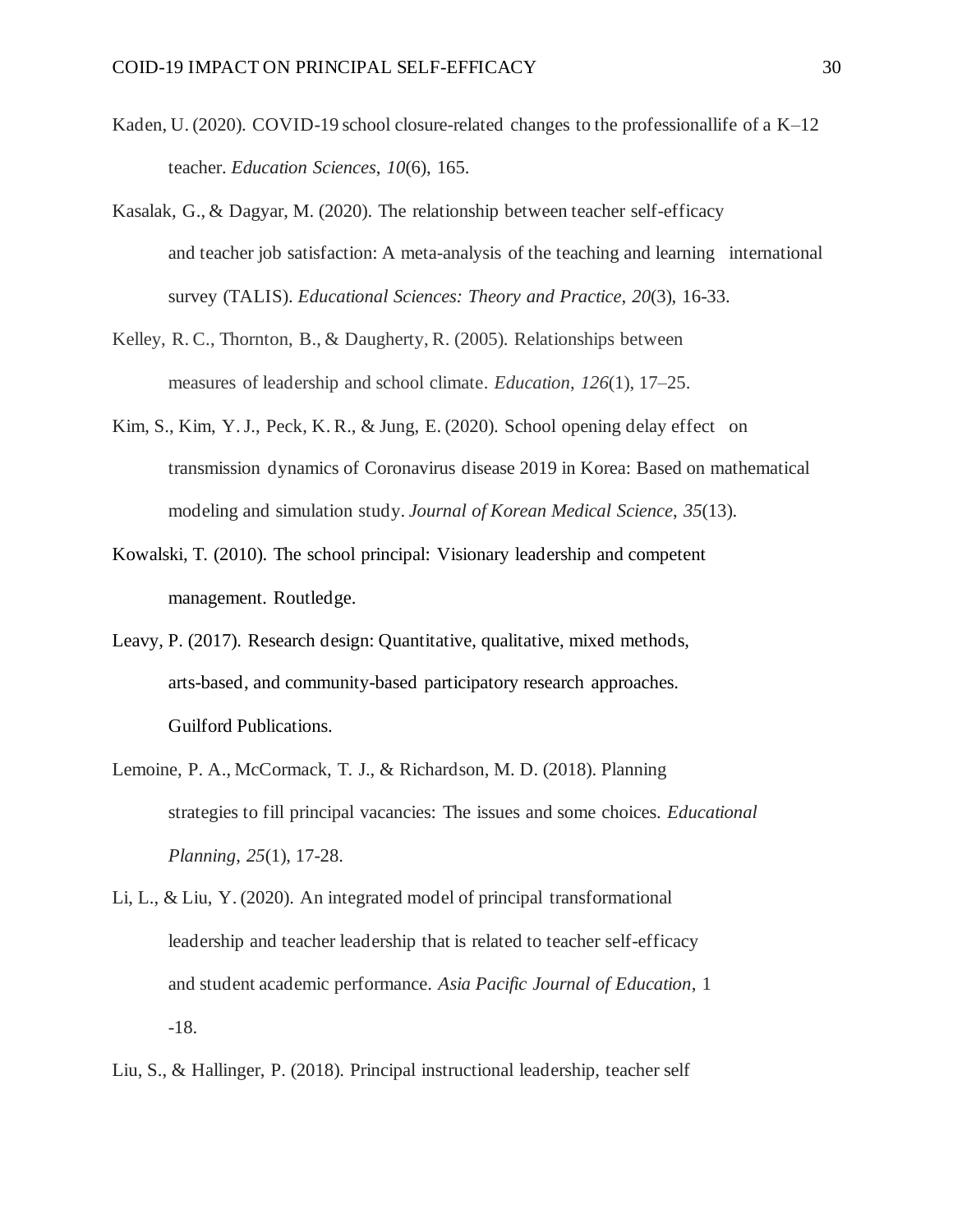-efficacy, and teacher professional learning in China: Testing a mediated -effects model. *Educational Administration Quarterly*, *54*(4), 501-528.

- Liu, Y., Bellibaş, M. Ş., & Gümüş, S. (2020). The effect of instructional leadership and distributed leadership on teacher self-efficacy and job satisfaction: Mediating roles of supportive school culture and teacher collaboration. *Educational Management Administration & Leadership*, -24,
- Lee, C. & Bobko, P. (1994). Self-efficacy beliefs: Comparison of five measures. *Journal of Applied Psychology, 79*(3), 364-369.
- Leithwood, K., & Sun, J. (2012). The nature and effects of transformational school Leadership: A meta-analytic review of unpublished research. *Educational Administration Quarterly*, *48*, 387–423.
- Ma, X., & Marion, R. (2021). Exploring how instructional leadership affects teacher efficacy: A multilevel analysis. *Educational Management Administration & Leadership*, *49*(1), 188-207.
- Merriam, S. B., & Grenier, R. S. (2019). Qualitative research in practice: Examples for discussion and analysis. John Wiley & Sons.
- Mirfani, A.C. (2019). The challenge of change of the principalship orientation in the era of industrial revolution 4.0. *Advances in Social Science, Education and Humanities Research, 239,* 20-25.

Mondal, B. (2020). Collaborative leadership and its impact on school improvement: A critical analysis. *International Journal of Current Research in Education, Culture and*, *4*(2), 32-41.

Naidoo, P. (2019). Perceptions of teachers and school management teams of the leadership roles of public school principals. *South African Journal of Education, 39*(2), 1-14.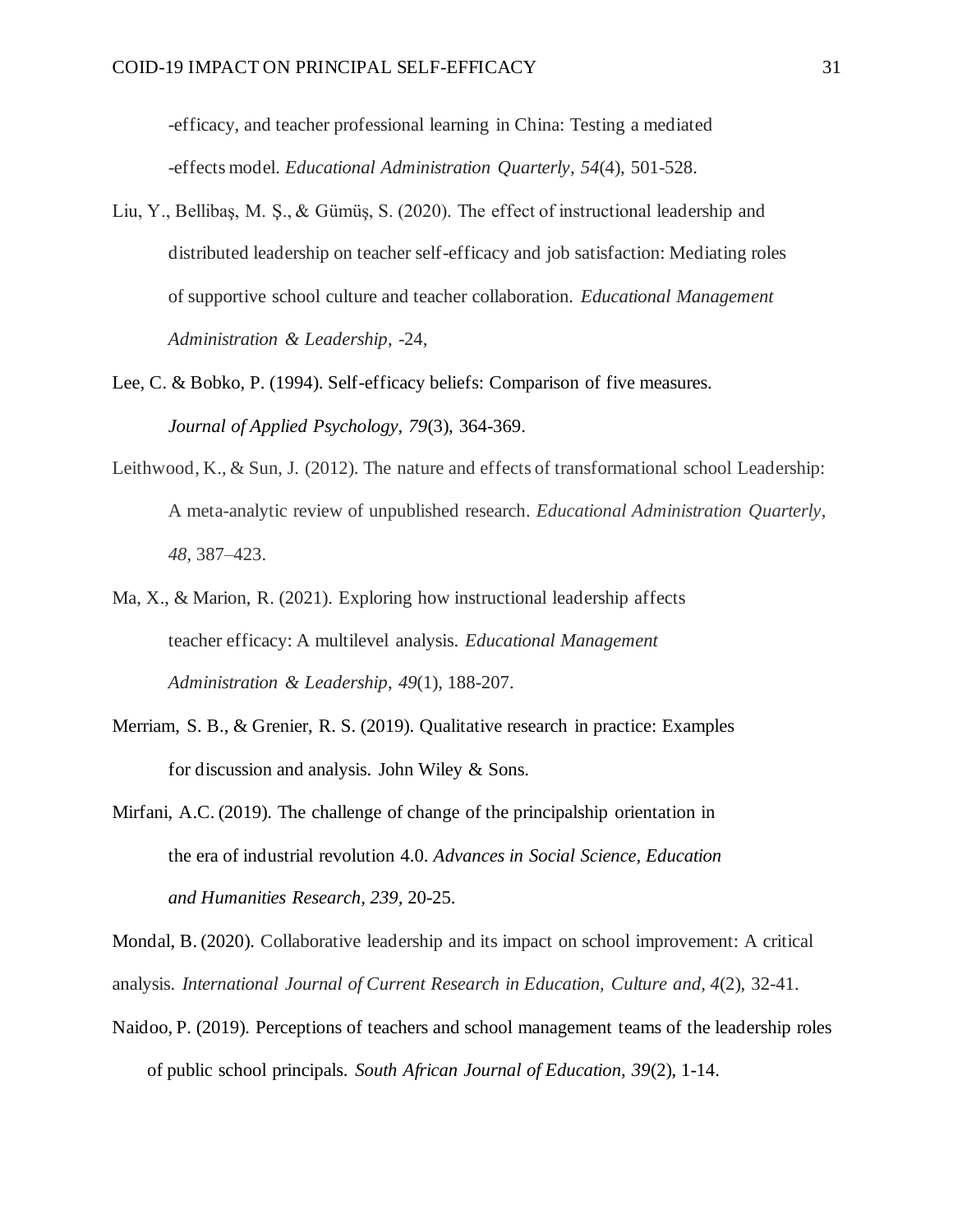Pragholapati, A. (2020). COVID-19 impact on students. Doi:10.17605/OSF.IO/NUYJ9

- Özdemir, G., Sahin, S., & Öztürk, N. (2020). Teachers' self-efficacy perceptions in terms of school principal's instructional leadership behaviours. *International Journal of Progressive Education*, *16*(1), 25-40.
- Robinson, V. M. , Lloyd, C. A. , & Rowe, K. J. (2008). The impact of leadership on student outcomes: An analysis of the differential effects of leadership types. *Educational Administration Quarterly* , *44*(5), 635–674.
- Ross, J. A. & Gray, P. (2006). Transformational leadership and teacher commitment to organizational values: The mediating effects of collective teacher efficacy. *School Effectiveness and School Improvement. 17*(2), 179–199.
- Sehgal, P., Nambudiri, R., & Mishra, S. K. (2017). Teacher effectiveness through self-efficacy, collaboration and principal leadership. *International Journal of Educational Management*, *34*(4), 505-517.
- Skaalvik, C. (2020). School principal self-efficacy for instructional leadership: Relations with engagement, emotional exhaustion and motivation to quit. *Social Psychology of Education*, *23,* 1-20.
- Stage, H. B., Shingleton, J., Ghosh, S., Scarabel, F., Pellis, L., & Finnie, T. (2020). Shut and reopen: The role of schools in the spread of COVID-19 in Europe.
- Strauss, A. & Corbin, J. (2015). Basics of qualitative research: Techniques and procedures for developing grounded theory*.* Sage Publications.
- Stringer, P., & Hourani, R. B. (2016). Transformation of roles and responsibilities of principals in times of change. *Educational Management Administration & Leadership*, *44*(2), 224–246.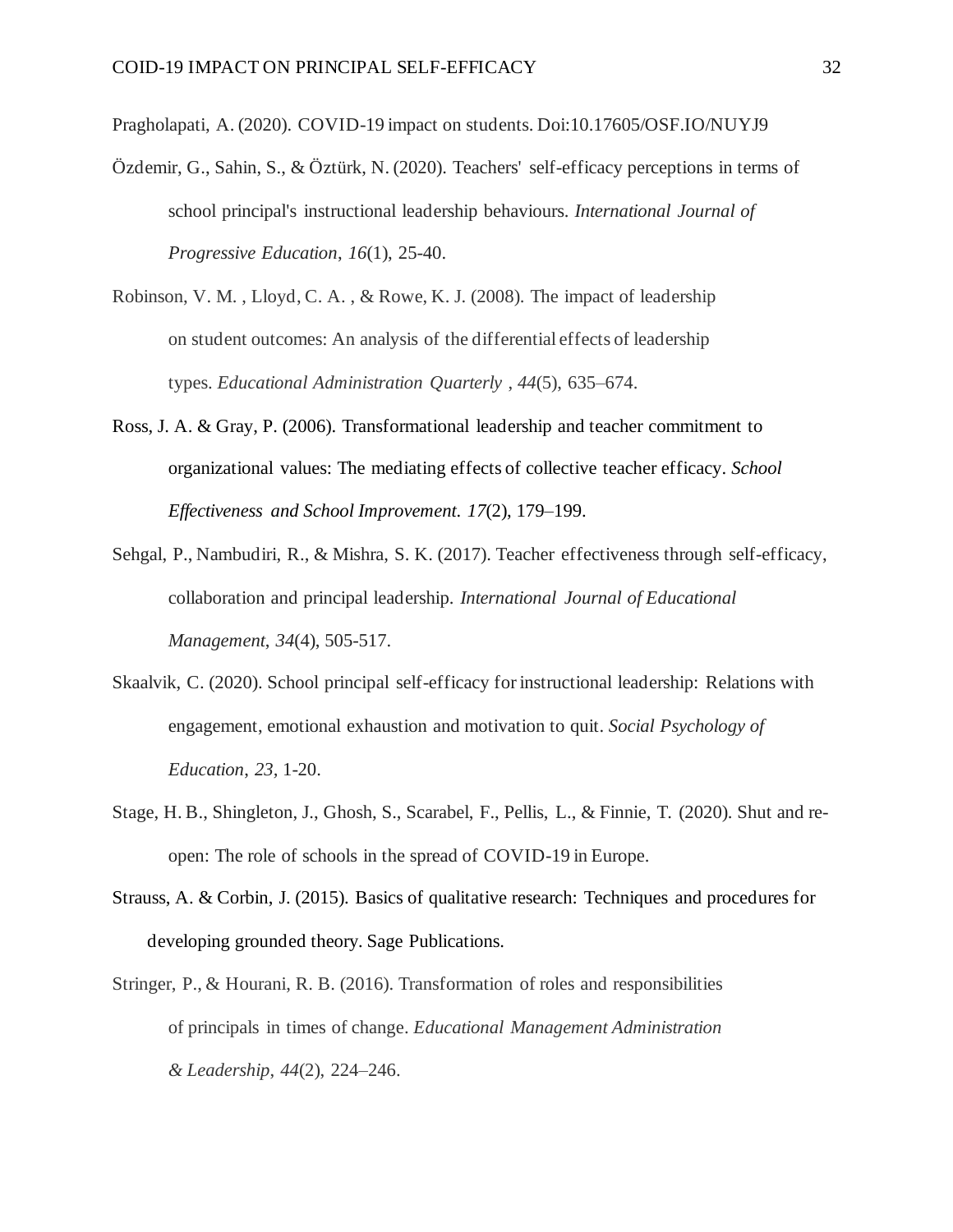Supriadi, A. C., & Suryana, A. (2021, February). Impact of Leadership Efficacy on Teacher Teaching Performance in Elementary Schools. In *4 th International Conference on Research of Educational Administration and Management (ICREAM 2020)* (115-118). Atlantis Press.

- Thompson, C. (2021). Divides in parent opinion complicate school reopening push. *ABC News.* <https://abcnews.go.com/Health/wireStory/divides> -parent-opinion-complicate-school-reopening-push-75979350
- Wang, V. (2016). Educational leadership and organizational management: Linking theories to practice. Information Age Publishing.

Wallace Foundation. (2016). *Improving university principal preparation programs: Five themes from the field*. Author.

- Weiner, J.M. and Holder, S. (2018). Why lead? Using narrative to explore the motivations of those aspiring to be principals in high needs schools. *International Journal of Leadership in Education, 22* (5), 555-572.
- Westberry, L. (2020). Putting the pieces together: A systems approach to school leadership. Rowman and Littlefield.
- Will, M. (2020). How teacher's unions are influencing decisions on schoolreopenings. *Education Week.* [https://www.edweek.org/teaching-l](https://www.edweek.org/teaching-)earning/how-teachers-unions-areinfluencing-decisions-on-schoolreopenings/2020/12
- Wong, J. C. S., & Yang, J. Z. (2020). Seeing is believing: Examining self-efficacyand trait hope as moderators of youths' positive risk-taking intention*. Journal of Risk Research*, 1– 14.